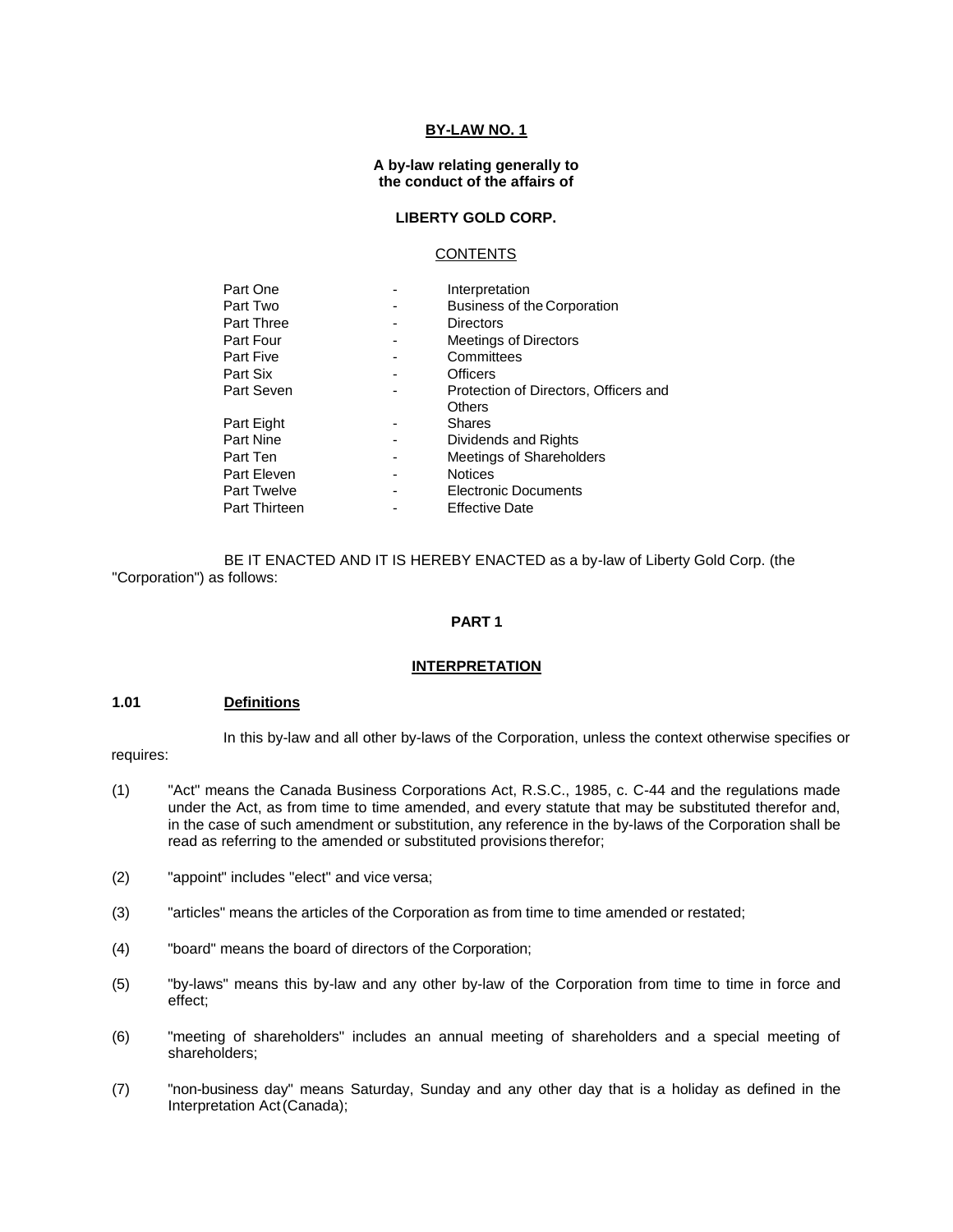- (8) "recorded address" means in the case of a shareholder, his or her address as recorded in the securities register; and in the case of joint shareholders, the address appearing in the securities register in respect of such joint holding, or the first address so appearing if there are more than one; and in the case of a director, officer, auditor or member of a committee of the board, his or her latest address as recorded in the records of the Corporation;
- (9) "signing officer" means, in relation to any instrument, any person authorized to sign the same on behalf of the Corporation by section 2.04 or by a resolution passed pursuant to section 2.04;
- (10) "special meeting of shareholders" includes a meeting of any class or classes of shareholders, and means a special meeting of all shareholders entitled to vote at an annual meeting of shareholders;
- (11) all terms contained in the by-laws that are not otherwise defined in the by-laws and which are defined in the Act, such as "resident Canadian", shall have the meanings given to such terms in the Act;
- (12) words importing the singular shall include the plural and vice-versa; words importing the masculine gender shall include the feminine and neuter genders; and the word "persons" shall include individuals, bodies corporate, partnerships, associations, personal representatives and any number or aggregate of persons; and
- (13) the headings used in the by-laws are inserted for reference purposes only, and are not to be considered or taken into account in construing the terms or provisions thereof, or to be deemed in any way to clarify, modify or explain the effect of any such terms or provisions.

#### **1.02 Conflicts with Laws**

In the event of any inconsistencies between the by-laws and mandatory provisions of the Act, the provisions of the Act shall prevail.

#### **PART 2**

#### **BUSINESS OF THE CORPORATION**

#### **2.01 Registered Office**

Unless changed in accordance with the Act, the registered office of the Corporation shall be in the province in Canada from time to time specified in the articles and at such address within such province as the directors may from time to time determine.

## **2.02 Corporate Seal**

The Corporation may, but need not, adopt a corporate seal and if one is adopted it shall be in such form as the directors may by resolution adopt from time to time.

#### **2.03 Financial Year**

The first financial period of the Corporation and thereafter the fiscal year of the Corporation shall terminate on such date as the directors may by resolution determine.

#### **2.04 Execution of Instruments**

Subject to section 2.06, contracts, documents or instruments in writing requiring the signature of the Corporation may be signed on behalf of the Corporation by any two officers or directors. The directors are authorized from time to time by resolution to appoint any officer or officers or any other person or persons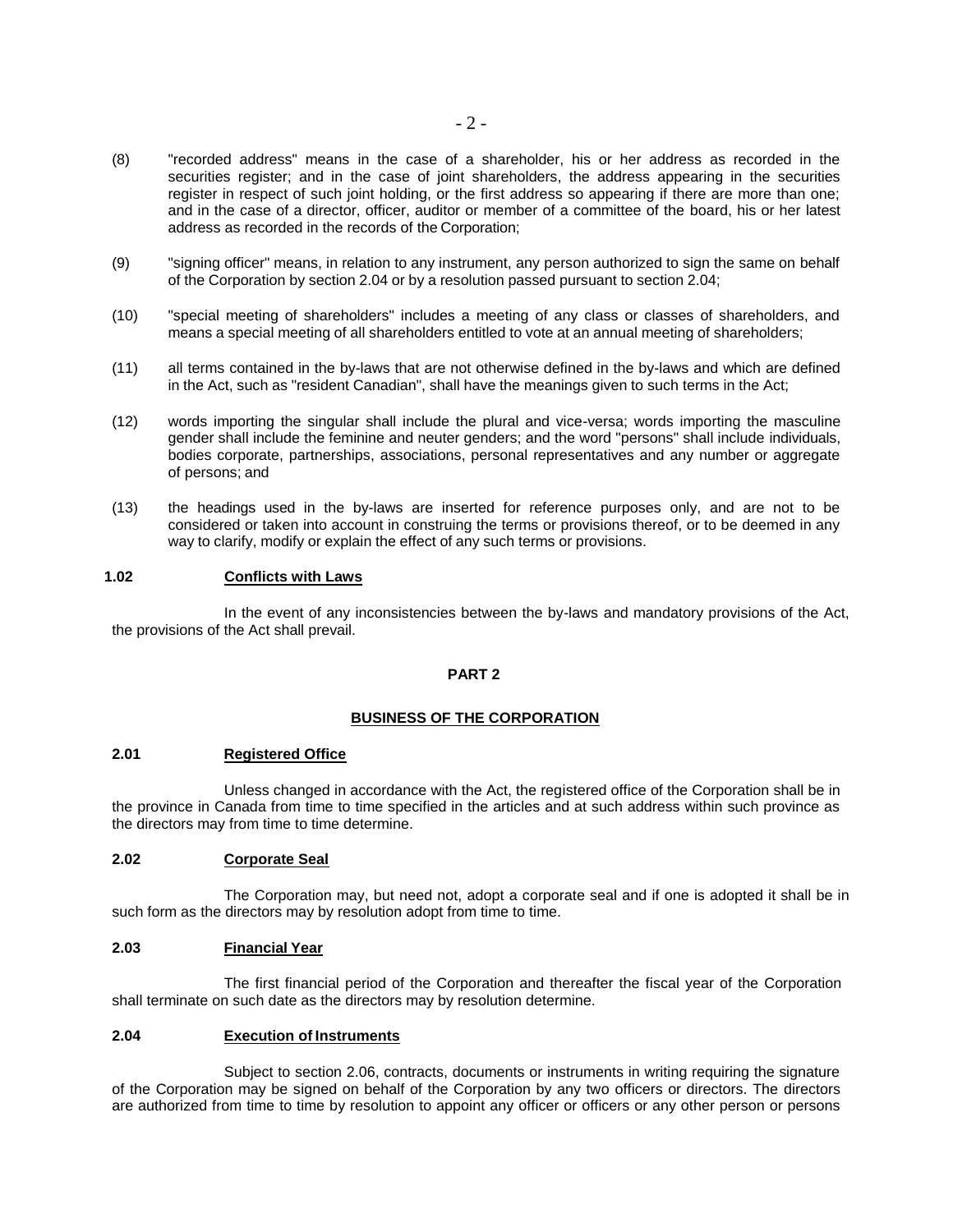on behalf of the Corporation either to sign contracts, documents or instruments in writing generally or to sign specific contracts, documents or instruments in writing. In addition, any director or officer who may execute contracts, documents or instruments in writing, on behalf of the Corporation, may direct the manner in which and the person or persons by whom any particular contract, document or instrument in writing, or class thereof, may or shall be executed and delivered on behalf of the Corporation.

The signature or signatures of any officer or director of the Corporation and of any officer or officers, person or persons appointed as set out above by resolution of the directors may, if specifically authorized by resolution of the directors, be printed, engraved, lithographed or otherwise mechanically or electronically reproduced upon all contracts, documents or instruments in writing or bonds, debentures or other securities of the Corporation executed or issued by or on behalf of the Corporation, and all contracts, documents or instruments in writing or securities of the Corporation on which the signature or signatures of any of the foregoing officers, directors or persons shall be so reproduced, as authorized by resolution of the directors, shall be deemed to have been manually signed by such officers, directors or persons whose signature or signatures is or are so reproduced, and shall be as valid to all intents and purposes as if they had been signed manually, and notwithstanding that the officers, directors or persons whose signature or signatures is or are so reproduced may have ceased to hold office at the date of the delivery or issue of such contracts, documents or instruments in writing or securities of the Corporation.

The corporate seal of the Corporation may, when required, be affixed to contracts, documents or instruments in writing signed as set out above or by an officer or officers, person or persons appointed as set out above by resolution of the board of directors, although a document is not invalid merely because a corporate seal is not affixed to it.

The term "contracts, documents or instruments in writing" as used in this by-law shall include deeds, mortgages, hypothecs, charges, conveyances, transfers and assignments of property, real or personal, immovable or movable, agreements, releases, receipts and discharges for the payment of money or other obligations, conveyances, transfers and assignments of securities and all paper writings.

#### **2.05 Banking Arrangements**

The banking business of the Corporation including, without limitation, the borrowing of money and the giving of security therefor, shall be transacted with such banks, trust companies or other bodies corporate or organizations as may from time to time be designated by or under the authority of the directors. Such banking business or any part thereof shall be transacted under such agreements, instructions and delegations of powers as the directors may from time to time by resolution prescribe or authorize.

#### **2.06 Cheques, Drafts, Notes,Etc.**

All cheques, drafts or orders for the payment of money, and all notes, acceptances and bills of exchange shall be signed by such officer or officers or other person or persons, whether or not an officer or officers of the Corporation, and in such manner as the directors may from time to time designate by resolution.

# **2.07 Custody of Securities**

All securities (including shares, debentures, bonds, notes, warrants or other obligations or securities) owned by the Corporation shall be lodged in the name of the Corporation with a chartered bank or a trust company or in a safety deposit box or, if so authorized by resolution of the directors, with such other depositaries or in such other manner as may be determined from time to time by the directors. All securities (including shares, debentures, bonds, notes, warrants or other obligations or securities) belonging to the Corporation may be issued and held in the name of a nominee or nominees of the Corporation (and if issued or held in the names of more than one nominee shall be held in the names of the nominees jointly with right of survivorship), and shall be endorsed in blank with endorsement guaranteed in order to enable transfer thereof to be completed and registration thereof to beeffected.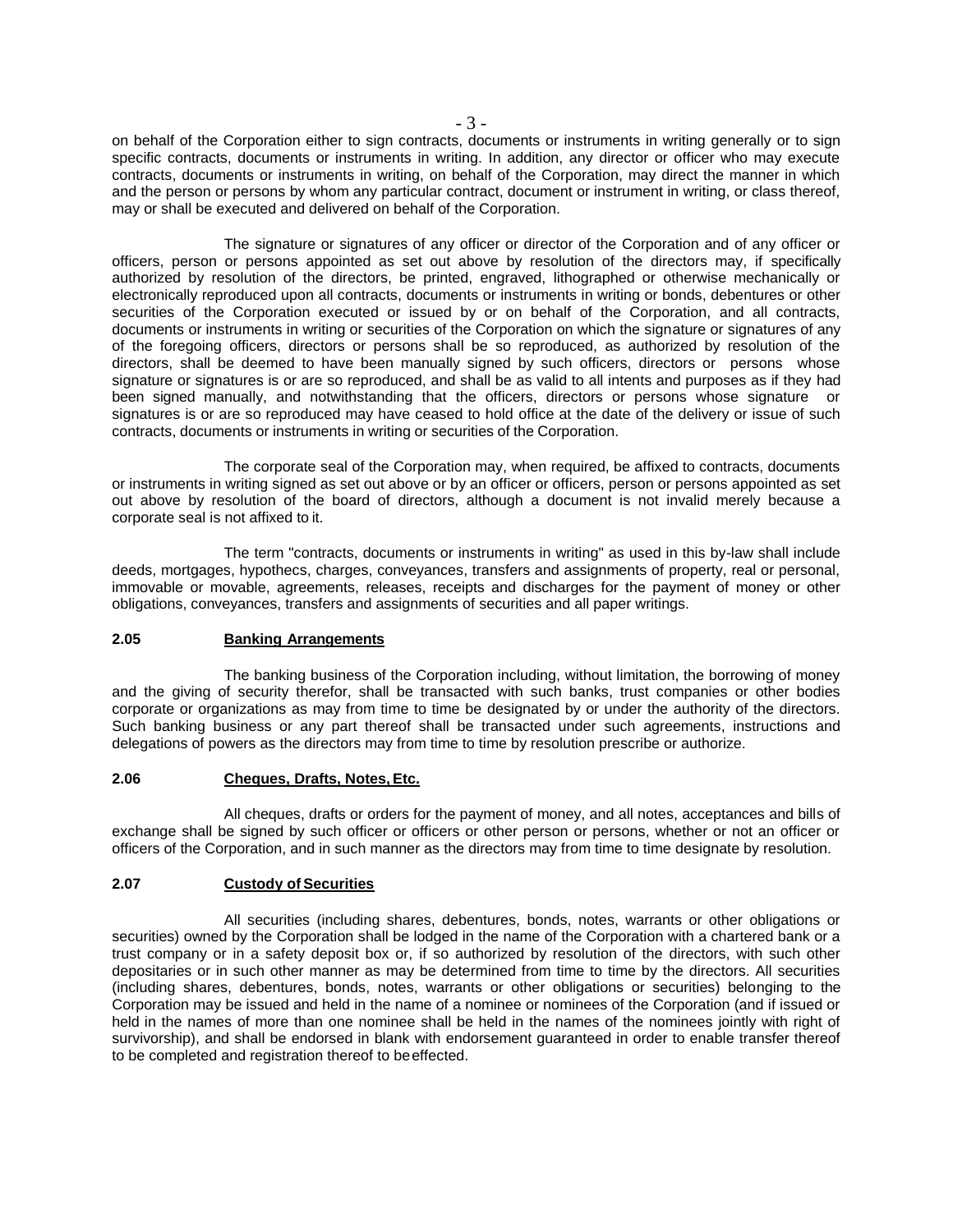#### **2.08 Voting Securities in Other Bodies Corporate**

The signing officers of the Corporation may execute and deliver proxies and arrange for the issuance of voting certificates or other evidence of the right to exercise the voting rights attaching to any securities held by the Corporation. Such instruments shall be in favour of such persons as may be determined by the said signing officers executing or arranging for the same. In addition, the directors may from time to time direct the manner in which and the persons by whom any particular voting rights or class of voting rights may or shall be exercised.

### **PART 3**

#### **DIRECTORS**

## **3.01 Number of Directors**

Until changed in accordance with the Act, the board shall consist of not fewer than the minimum number and not more than the maximum number of directors provided in the articles.

#### **3.02 Qualification**

Every director shall be an individual 18 or more years of age, and no one who is of unsound mind and has been so found by a court in Canada or elsewhere, or who has the status of a bankrupt shall be a director. Unless the articles otherwise provide, a director need not be a shareholder. Subject to the Act, at least 25% of the directors of the Corporation must be resident Canadians. If at any time the Corporation has less than four directors, at least one director must be a resident Canadian.

#### **3.03 Term of Office**

A director's term of office (subject to the provisions, if any, of the Corporation's articles, and subject to his election for an expressly stated term) shall be from the date of the meeting at which he is elected or appointed until the close of the annual meeting next following, or until his successor is elected or appointed.

#### **3.04 Election and Removal**

Directors shall be elected by the shareholders in a meeting on a show of hands unless a poll is demanded, and if a poll is demanded, such election shall be by ballot. The number of directors to be elected at any such meeting shall be the number of directors then in office unless the directors or the shareholders otherwise determine. Except for those directors elected for an expressly stated term, all the directors then in office shall cease to hold office at the close of a meeting of shareholders at which directors are elected but, if qualified, are eligible for re-election. If a meeting of the shareholders of the Corporation fails to elect the number or the minimum number of directors required by the articles by reason of the disqualification, incapacity or the death of any candidates, the directors elected at that meeting may exercise all the powers of the directors if the number of directors so elected constitutes a quorum. Subject to subsection 2 of section 109 of the Act, the shareholders of the Corporation may, by ordinary resolution at a special meeting, remove any director before the expiration of his term of office, in which case the director so removed shall vacate office forthwith upon the passing of the resolution for his removal, and may, by a majority of the votes cast at the meeting, elect any person in his stead for the remainder of his term.

## **3.05 Vacation of Office**

The office of a director shall ipso facto be vacated if:

- (a) he dies:
- (b) he is removed from office by the shareholders;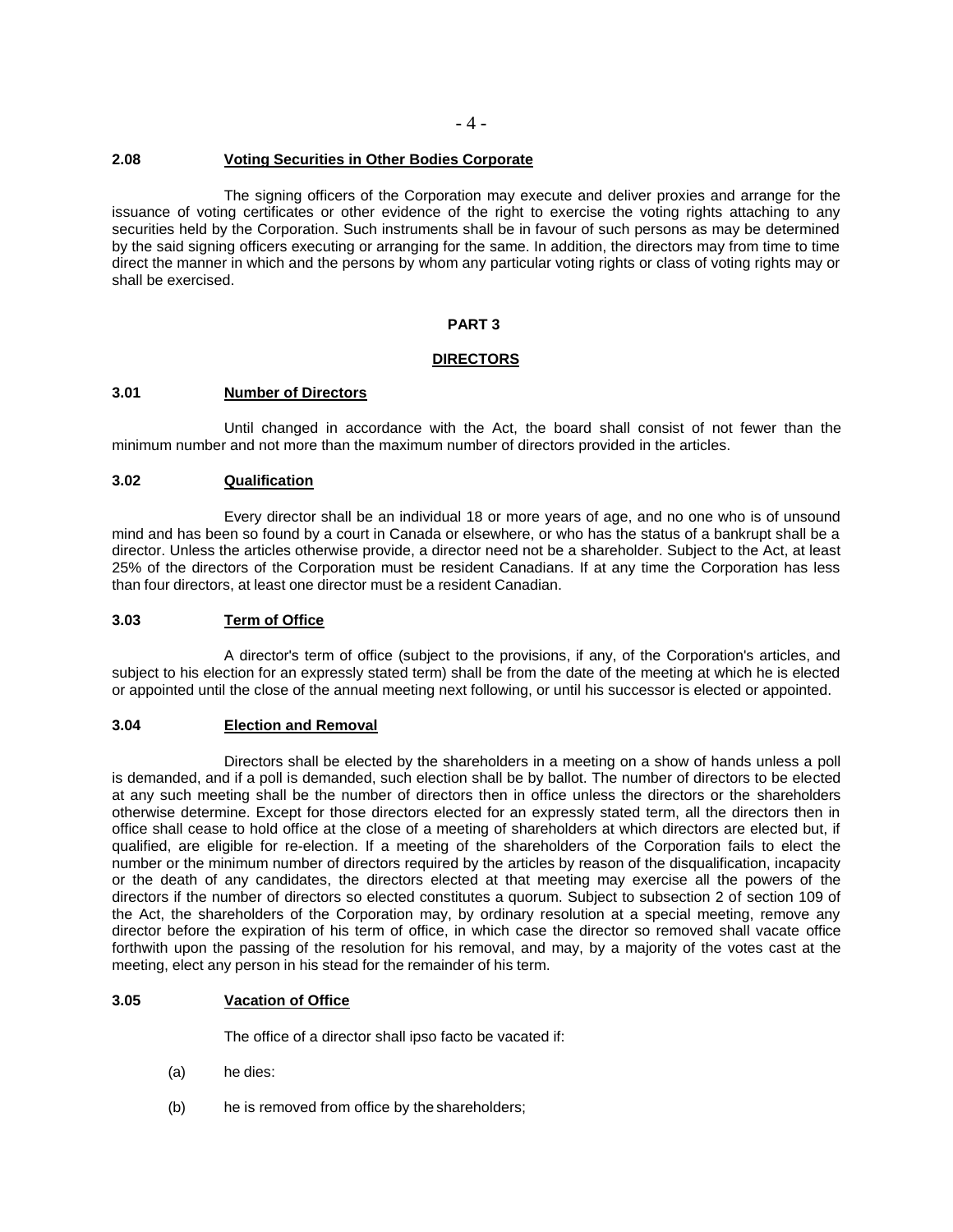- (c) he becomes bankrupt;
- (d) he is found by a court in Canada or elsewhere to be of unsound mind; or
- (e) his written resignation is received by the Corporation, or if a time is specified in such resignation, at the time so specified, whichever is later.

#### **3.06 Vacancies**

Subject to the Act, where a vacancy occurs in the board, except a vacancy resulting from an increase in the number or minimum number of directors or from failure to elect the number or minimum number of directors required by the articles, and a quorum of directors remains in office, the directors then in office (even though 25% of such directors are not resident Canadians) may appoint a person to fill the vacancy for the remainder of the term. If there is not then a quorum of directors or if there has been a failure to elect the number or minimum number of directors required by the articles, the directors then in office shall without delay call a special meeting of shareholders to fill the vacancy and, if they fail to do so or if there are no directors then in office, the meeting may be called by any shareholder.

#### **3.07 Action by Directors**

The directors shall manage, or supervise the management of, the business and affairs of the Corporation, and may exercise all such powers and do all such acts and things as may be exercised or done by the Corporation and are not by the Act, the articles, the by-laws, any special resolution of the Corporation, or by statute expressly directed or required to be done in some other manner.

#### **3.08 Canadian Directors Present at Meetings**

The directors shall not transact business at a meeting unless at least twenty-five per cent of the directors present are resident Canadians or, if the Corporation has less than four directors, at least one of the directors present is a resident Canadian, except where:

- (a) a resident Canadian director who is unable to be present approves in writing or by telephonic, electronic or other communication facility, the business transacted at the meeting; and
- (b) the required number of resident Canadian directors would have been present had that director been present at the meeting.

#### **3.09 Duties**

Every director and officer of the Corporation in exercising his powers and discharging his duties

shall:

- (a) act honestly and in good faith with a view to the best interests of the Corporation; and
- (b) exercise the care, diligence and skill that a reasonably prudent person would exercise in comparable circumstances.

#### **3.10 Validity of Acts**

An act by a director or officer is valid notwithstanding an irregularity in his election or appointment or a defect in his qualification.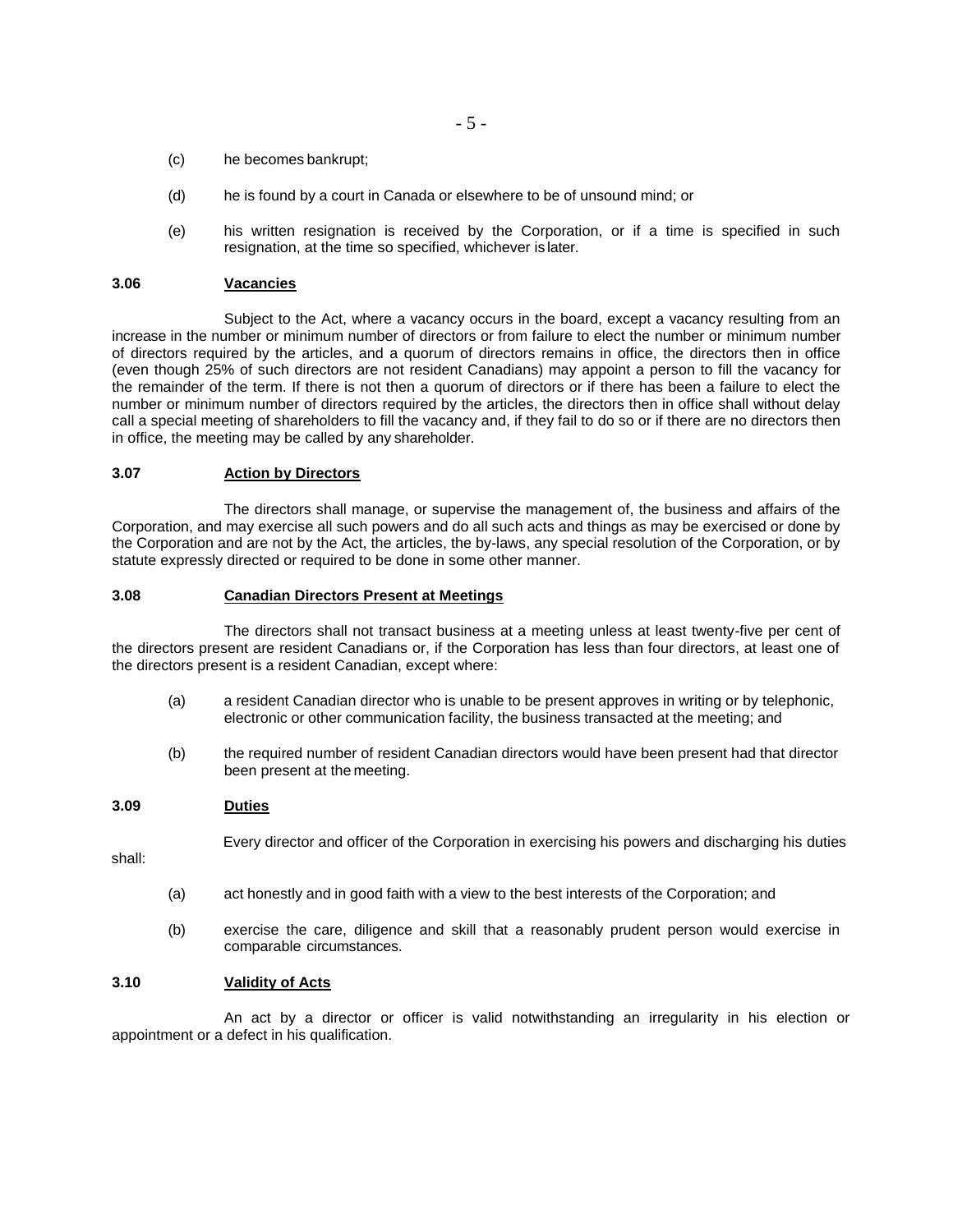# **3.11 Remuneration and Expenses**

The remuneration to be paid to the directors shall be such as the directors shall from time to time determine. The directors may also by resolution award special remuneration to any director in undertaking any special services on the Corporation's behalf other than the routine work ordinarily required of a director of a Corporation. The confirmation of any such resolution or resolutions by the shareholders shall not be required. The directors shall also be entitled to be paid their travelling and other expenses properly incurred by them in connection with the affairs of the Corporation.

#### **PART 4**

#### **MEETINGS OF DIRECTORS**

#### **4.01 Calling of Meetings**

Meetings of the directors shall be held from time to time at such place as the chairman of the board (if any), the president or vice-president who is a director or any two directors may determine and the corporate secretary shall, upon direction of any of the foregoing, convene a meeting of directors.

#### **4.02 Place of Meeting**

Canada.

Meetings of directors and of any committee of directors may be held at any place in or outside

### **4.03 Notice**

Notice of the time and place for the holding of any such meeting shall be delivered personally, by mail or by facsimile, or otherwise communicated by electronic means upon written consent in accordance with the requirements of the Act ("Electronic Communications") to each director not less than two business days (exclusive of the day on which the notice is delivered, mailed, or sent by Electronic Communications but inclusive of the day for which notice is given) before the date of the meeting; provided that meetings of the directors or of any committee of directors may be held at any time without formal notice if all the directors are present (except where a director attends a meeting for the express purpose of objecting to the transaction of any business on the grounds that the meeting is not lawfully called) or if all absent directors have waived notice. Notice of any meeting of directors or of any committee of directors or any irregularity in any meeting or the notice thereof may be waived by any director in writing or by Electronic Communication addressed to the Corporation or in any other manner, and such waiver may be validly given either before or after the meeting to which such waiver relates. A notice of meeting of directors or of any committee of directors need not specify the purpose of or the business to be transacted at the meeting except where the Act requires such purpose or business to be specified.

#### **4.04 Quorum**

Subject to section 3.08, the quorum for the transaction of business at any meeting of the directors shall consist of a majority of the directors then in office and, notwithstanding any vacancy among the directors, a quorum of directors may exercise all the powers of the directors.

#### **4.05 First Meeting of the New Board**

For the first meeting of directors to be held following the election of directors at an annual or special meeting of the shareholders, or for a meeting of directors at which a director is appointed to fill a vacancy in the board, no notice of such meeting need be given to the newly elected or appointed director or directors in order for the meeting to be duly constituted, provided a quorum of the directors is present.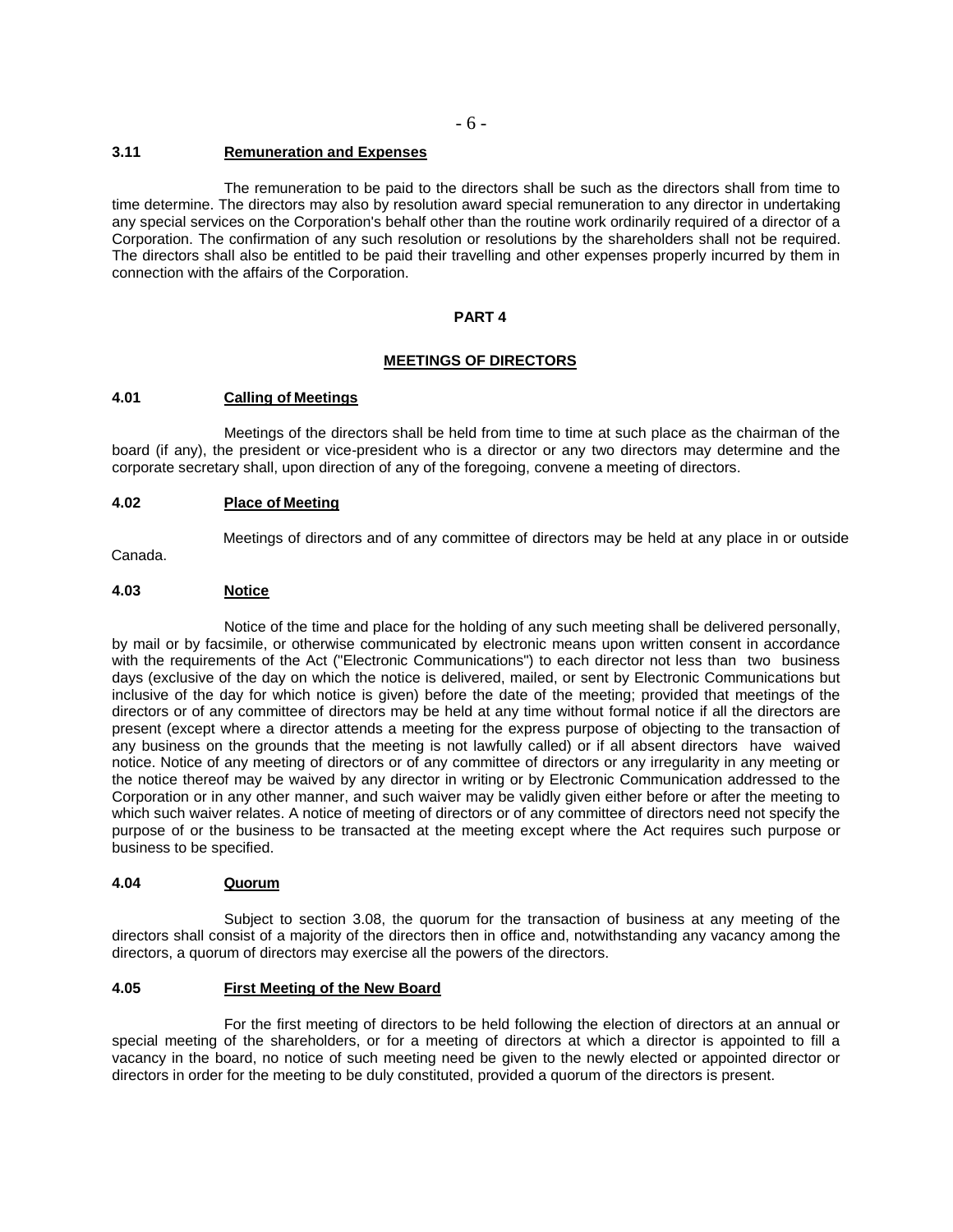### **4.06 Adjournment**

Any meeting of directors or of any committee of directors may be adjourned from time to time by the chairman of the meeting, with the consent of the meeting, to a fixed time and place, and no notice of the time and place for the holding of the adjourned meeting need be given to any director if the time and place of the adjourned meeting are announced at the original meeting. Any adjourned meeting shall be duly constituted if held in accordance with the terms of the adjournment and a quorum is present thereat. The directors who formed a quorum at the original meeting are not required to form the quorum at the adjourned meeting. If there is no quorum present at the adjourned meeting, the original meeting shall be deemed to have terminated forthwith after its adjournment.

### **4.07 Electronic Participation**

Subject to the Act, if all of the directors consent, a director may participate in a meeting of the directors or a committee of directors by means of such telephonic, electronic or other communications facilities as permit all persons participating in the meeting to communicate adequately with each other, and a director participating in a meeting by such means shall be deemed to be present at that meeting. A consent is effective whether given before or after the meeting and may be given with respect to all meetings of the directors and committees of the directors.

# **4.08 Regular Meetings**

The directors may appoint a day or days in any month or months for regular meetings of the directors at a place and hour to be named. A copy of any resolution of the board fixing the place and time of such regular meetings shall be sent to each director forthwith after being passed, but no other notice shall be required for any such regular meeting except where the Act requires the purpose thereof or the business to be transacted thereat to be specified.

# **4.09 Chairman**

The chairman of any meeting of the directors shall be the first mentioned of such of the following officers as have been appointed and who is a director and is present at the meeting: chairman of the board, chief executive officer, president, lead director or a vice-president. If no such officer is present, the directors present shall choose one of their number to be chairman.

#### **4.10 Votes to Govern**

All questions arising at any meeting of directors shall be decided by a majority of votes. In case of an equality of votes, the chairman of the meeting in addition to his original vote shall not have a second or casting vote.

#### **4.11 Resolution in Lieu of Meeting**

A resolution in writing signed by all the directors entitled to vote on that resolution at a meeting of directors or committee of directors is as valid as if it had been passed at a meeting of directors or committee of directors. A copy of every such resolution shall be kept with the minutes of the proceedings of the directors or committee of directors.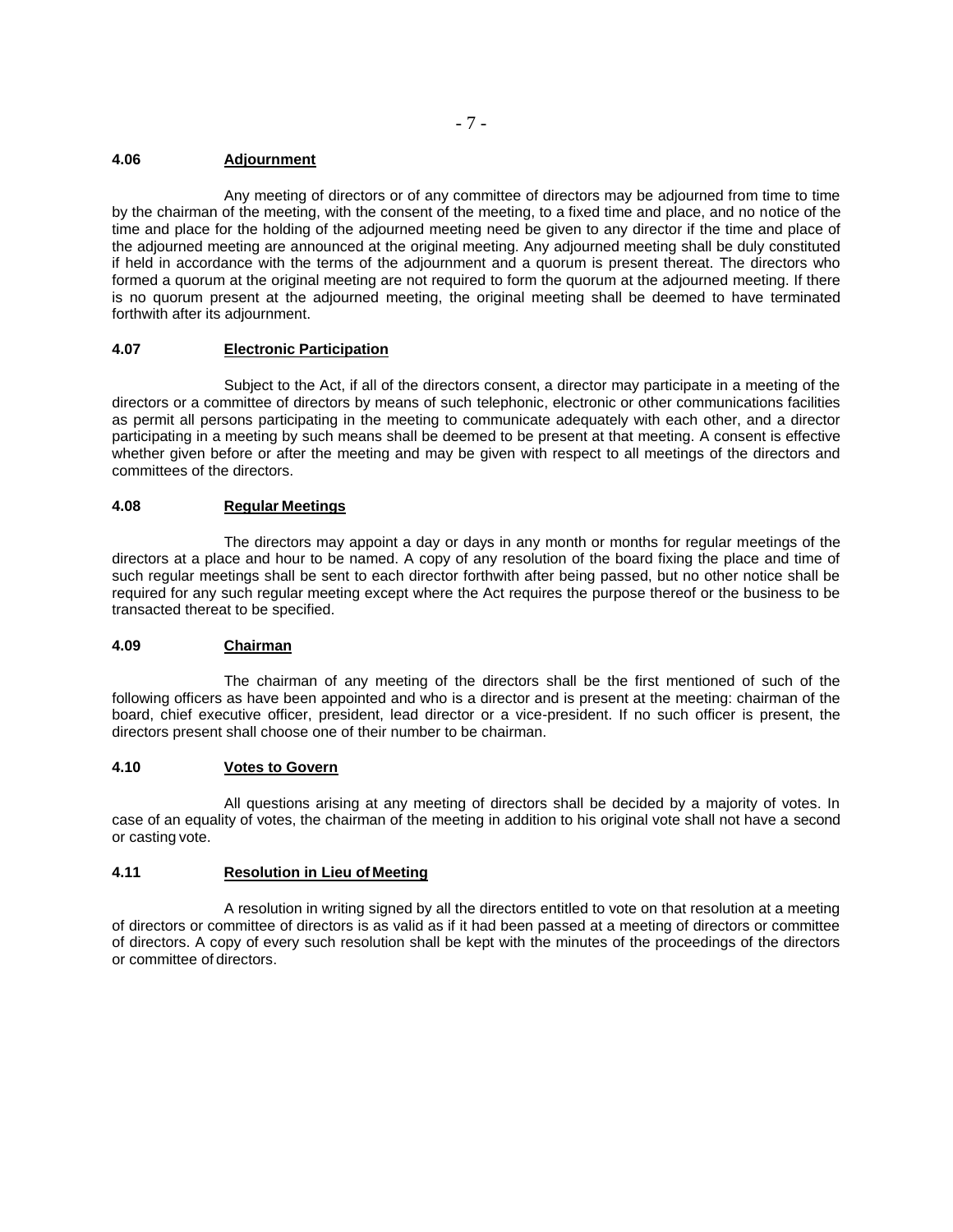# **PART 5**

#### **COMMITTEES**

#### **5.01 Committees of Directors**

The directors may appoint one or more committees of the board, however designated, and delegate to any such committee any of the powers of the board except those which pertain to items which, under the Act, a committee of the board has no authority to exercise.

### **5.02 Transaction of Business**

Subject to the provisions of section 4.07, the powers of such committee or committees of directors may be exercised by a meeting at which a quorum is present or by resolution in writing signed by all the members of such committee who would have been entitled to vote on that resolution at a meeting of the committee. Meetings of such committee may be held at any place in or outside Canada.

#### **5.03 Audit Committee**

The directors shall appoint annually from among its number an audit committee to be composed of not fewer than three directors. At least such number of directors as may be specified by the Act, other applicable law or stock exchange requirements shall not be officers or employees of the Corporation or its affiliates. The audit committee shall have the powers provided in the Act and in other applicable law and in, addition, such other powers and duties as the directors may determine.

#### **5.04 Advisory Bodies**

The directors may from time to time appoint advisory bodies as they may deem advisable.

#### **5.05 Procedure**

Unless otherwise determined by the directors, each committee shall have the power to fix its quorum at not less than a majority of its members, to elect its chairman and to regulate its procedure.

#### **PART 6**

### **OFFICERS**

#### **6.01 Appointment of Officers**

The directors shall annually or as often as may be required appoint a chief executive officer, president, chief financial officer and a corporate secretary, and if deemed advisable, may annually or as often as may be required appoint one or more vice-presidents (to which title may be words added indicating seniority or function), a treasurer, a controller and such other officers as the directors may determine, including one or more assistants to any one of the officers so appointed. Subject to sections 6.02 and 6.03, an officer may but need not be a director, and one person may hold more than one office. In case and whenever the same person holds the offices of corporate secretary and treasurer, he or she may but need not be known as the secretarytreasurer. The directors may from time to time appoint such other officers, employees and agents as they shall deem necessary who shall have such authority and shall perform such functions and duties as may from time to time be prescribed by resolution of the directors.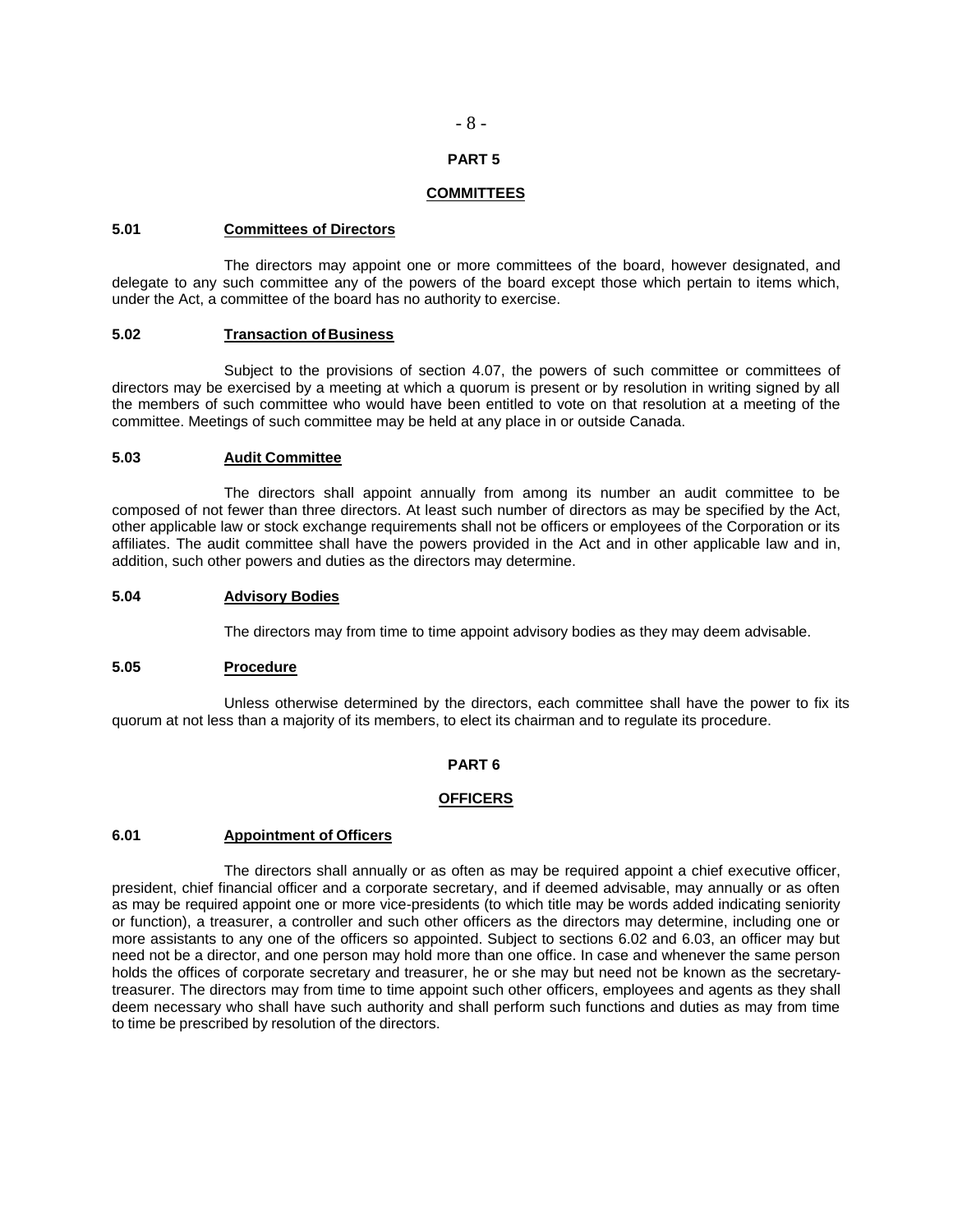# **6.02 Chairman of the Board**

The board may from time to time appoint a chairman of the board who shall be a director. If appointed, the directors may assign to him any of the powers and duties that are by any provisions of this bylaw assigned to the lead director or to the president; and he shall, subject to the provisions of the Act, have such other powers and duties as the directors may specify. During the absence or disability of the chairman of the board, his duties shall be performed and his powers exercised by the lead director, if any, or by the president.

# **6.03 Lead Director**

The board of directors may appoint from their number a lead director who, unless otherwise permitted by the Act, shall be a resident Canadian. Subject to the Act, a lead director shall possess and exercise such authority and powers and shall perform such duties as may be determined by the by-laws and the board of directors. A lead director shall not be an officer of the Corporation.

# **6.04 Chief Executive Officer**

The chief executive officer shall have, under the control of the board of directors, general supervision and direction of the business and affairs of the Corporation. The chief executive officer shall possess and exercise such authority and powers and perform such other duties as may be determined by the by-laws, the board of directors and the chairman of the board. In the absence of the chairman of the board and lead director, if any, and if the executive officer is also a director of the Corporation, the executive officer shall, when present, preside at all meetings of the directors, any committee of the directors and shareholders; he or she shall sign such contracts, documents or instruments in writing as require his or her signature, and shall have such other powers and shall perform such other duties as may from time to time be assigned to him or her by resolution of the directors or as are incident to his or heroffice.

# **6.05 President**

Unless the board of directors determines otherwise, the president shall be the chief operating officer of the Corporation and shall have, under the control of the board of directors and the chief executive officer, general supervision of the business of the Corporation. The president shall possess and exercise such authority and powers and perform such other duties as may be determined by the by-laws, the board of directors, the chairman of the board and the chief executive officer. In the absence of the chairman of the board and the lead director, if any, and the chief executive officer, and if the president is also a director of the Corporation, the president shall, when present, preside at all meetings of the directors, any committee of the directors and shareholders; he or she shall sign such contracts, documents or instruments in writing as require his or her signature, and shall have such other powers and shall perform such other duties as may from time to time be assigned to him or her by resolution of the directors or as are incident to his or her office.

# **6.06 Vice-President**

The vice-president or, if more than one, the vice-presidents in order of seniority, shall be vested with all the powers and shall perform all the duties of the president in the absence or inability or refusal to act of the chief executive officer, provided, however, that a vice-president who is not a director shall not preside as chairman at any meeting of directors or shareholders. The vice-president or, if more than one, the vice-presidents in order of seniority, shall sign such contracts, documents or instruments in writing as require his, her or their signatures and shall also have such other powers and duties as may from time to time be assigned to him, her or them by resolution of the directors.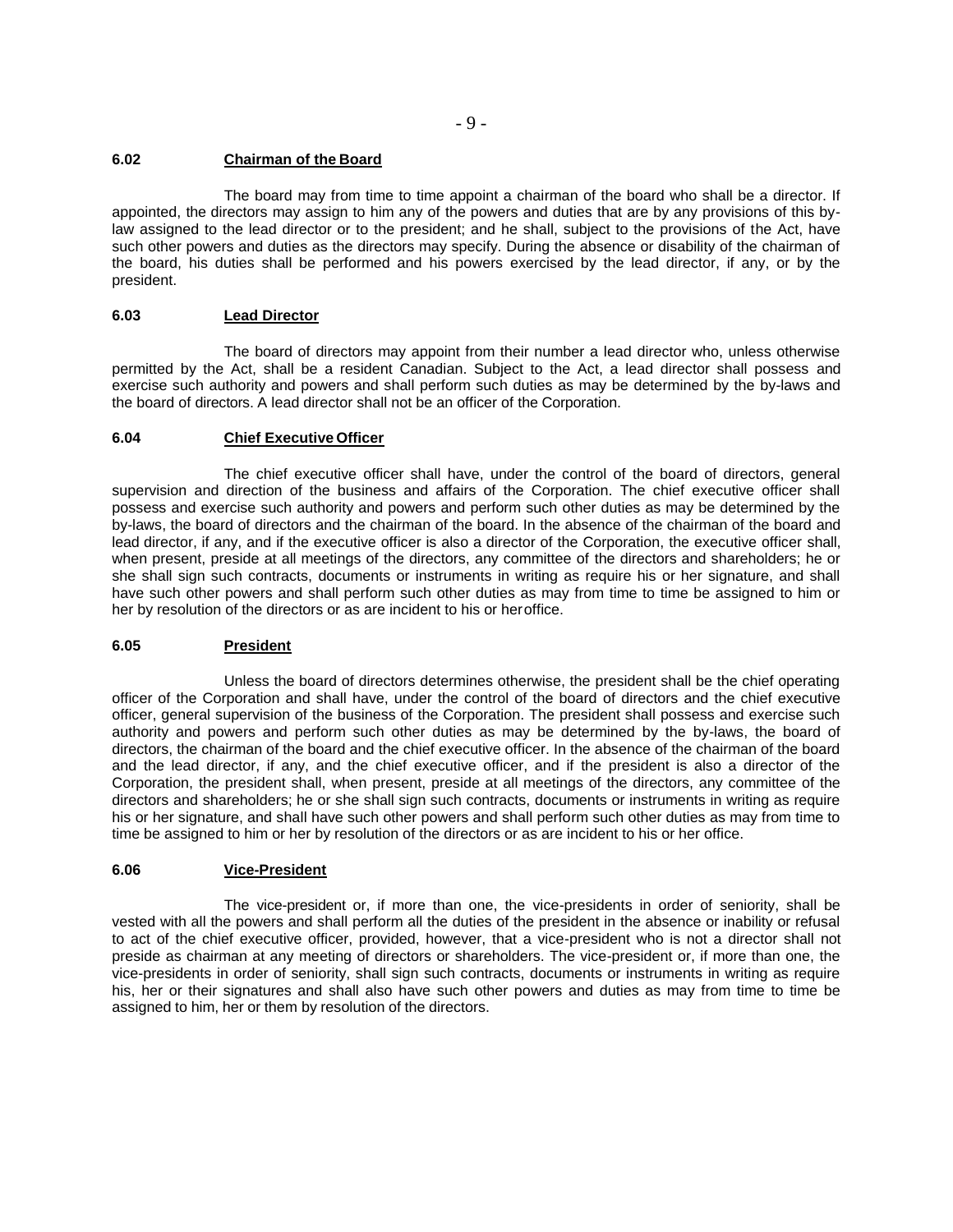### **6.07 Corporate Secretary**

The corporate secretary shall possess and exercise such authority and powers and perform such duties as may be determined by the by-laws, the board of directors, the chairman of the board, the chief executive officer and the president.

The corporate secretary shall give or cause to be given, as and when instructed, notices to the board of directors, the shareholders, officers, auditors and members of committees and advisory bodies of the board of directors. Unless otherwise determined by the board of directors, the corporate secretary shall attend and record minutes of all meetings of the board of directors, committees of the board of directors, shareholders and advisory bodies. The corporate secretary shall have charge of the corporate seal or seals and of the corporate records, subject to section 8.03 hereof, required by law to be kept, except accounting records.

### **6.08 Treasurer or AssistantTreasurer**

The Treasurer or Assistant Treasurer shall keep proper accounting records in compliance with the Act and shall be responsible for the deposit of money, the safekeeping of securities and the disbursement of the funds of the Corporation; he or she shall render to the board whenever required an account of all his transactions as Treasurer or Assistant Treasurer and of the financial position of the Corporation; and he shall have such other powers and duties as the directors may specify. Unless and until the directors designate any other officer of the Corporation to be the Chief Financial Officer of the Corporation, the Treasurer or Assistant Treasurer shall be the Chief Financial Officer of the Corporation.

### **6.09 Powers and Duties of Other Officers**

The powers and duties of all other officers shall be such as the terms of their engagement call for or as the directors or the chief executive officer may specify. Any of the powers and duties of an officer to whom an assistant has been appointed may be exercised and performed by such assistant, unless the board or the chief executive officer otherwise directs.

# **6.10 Term of Office**

All officers, employees and agents, in the absence of agreement to the contrary, shall be subject to removal by resolution of the directors at any time, with or without cause. Otherwise, each officer appointed by the directors shall hold office until his or her successor is appointed or until the earlier of his or her resignation or death.

### **6.11 Variation of Powers and Duties**

The directors may from time to time and subject to the provisions of the Act, vary, add to or limit the powers and duties of any officer.

#### **6.12 Terms of Employment and Remuneration**

The terms of employment and remuneration of all officers appointed by the board, including the chairman of the board, if any, and the president shall be determined from time to time by resolution of the board. The fact that any officer or employee is a director or shareholder shall not disqualify him or her from receiving such remuneration as may be determined.

### **6.13 Conflict of Interest**

An officer shall disclose his or her interest in any material contract or proposed material contract with the Corporation in accordance with section 7.04.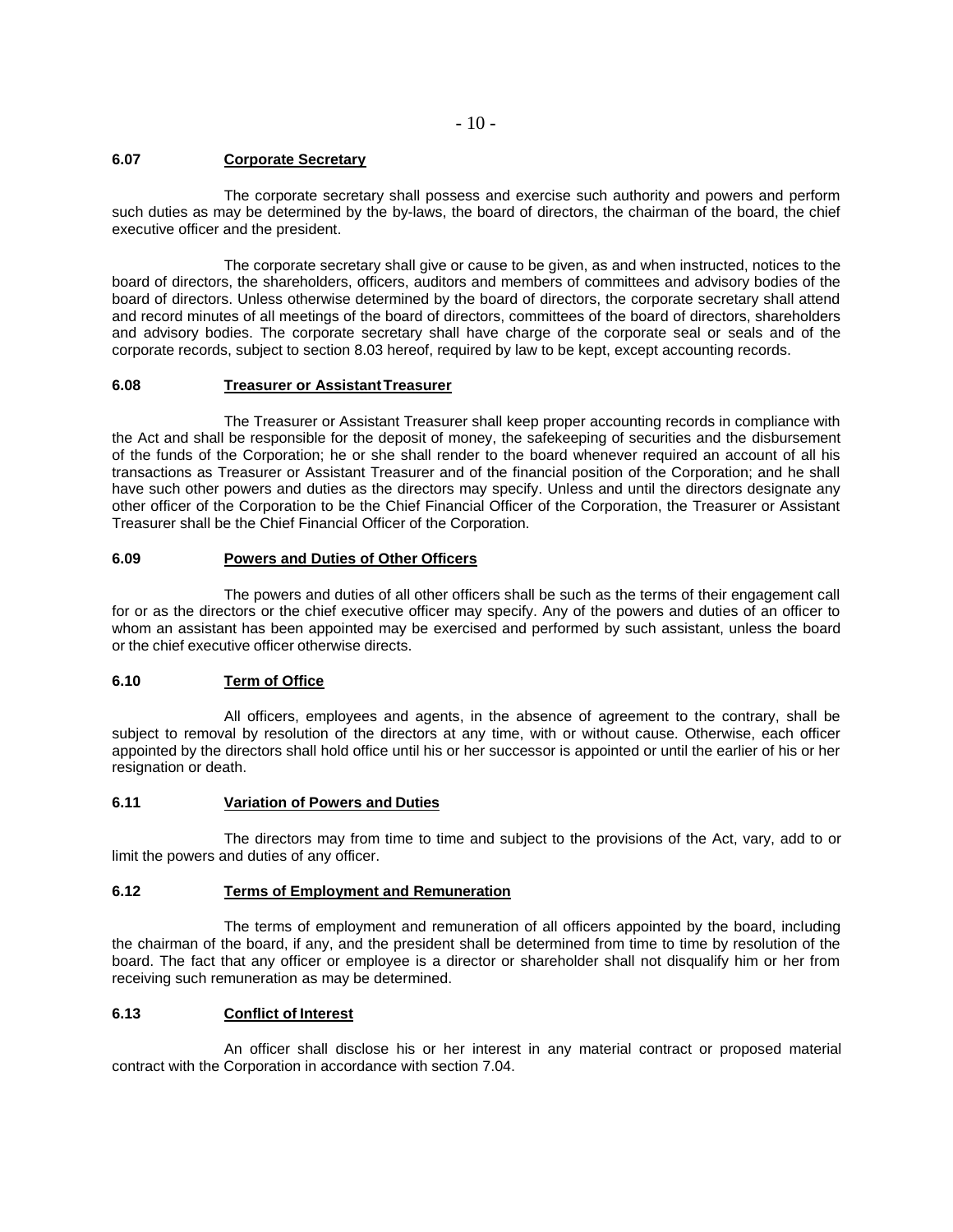### **6.14 Vacancies**

If the office of chairman, lead director, president, vice-president, corporate secretary, controller, treasurer, or any other office created by the directors pursuant to section 6.10 hereof shall be or become vacant by reason of death, resignation or in any other manner whatsoever, the directors shall in the case of the president or the corporate secretary and may in the case of any other officer appoint an officer to fill such vacancy.

## **6.15 Other Officers**

The duties of all other officers of the Corporation shall be such as the terms of their engagement call for or the board requires of them. Any of the powers and duties of an officer to whom an assistant has been appointed may be exercised and performed by such assistant, unless the board otherwise directs.

### **PART 7**

### **PROTECTION OF DIRECTORS AND OFFICERS**

#### **7.01 Limitation of Liability**

Except as otherwise provided in the Act, no director or officer for the time being of the Corporation shall be liable for the acts, receipts, neglects or defaults of any other director or officer or employee or for joining in any receipt or act for conformity, or for any loss, damage or expense happening to the Corporation through the insufficiency or deficiency of title to any property acquired by the Corporation or for or on behalf of the Corporation, or for the insufficiency or deficiency of any security in or upon which any of the moneys of or belonging to the Corporation shall be placed out or invested, or for any loss or damage arising from the bankruptcy, insolvency or tortious act of any person, including any person with whom or which any moneys, securities or effects shall be lodged or deposited, or for any loss, conversion, misapplication or misappropriation of or any damage resulting from any dealings with any moneys, securities or other assets belonging to the Corporation or for any other loss, damage or misfortune whatever which may happen in the execution of the duties of his or her office or in relation thereto, unless the same shall happen by or through his or her failure to exercise his or her powers and to discharge his or her duties honestly, in good faith with a view to the best interests of the Corporation, and in connection therewith to exercise the care, diligence and skill that a reasonably prudent person would exercise in comparable circumstances, provided that nothing in these bylaws shall relieve a director or officer from the duty to act in accordance with the Act and regulations made thereunder, or relieve him or her from liability for a breach thereof. The directors for the time being of the Corporation shall not be under any duty or responsibility in respect of any contract, act or transaction whether or not made, done or entered into in the name or on behalf of the Corporation, except such as shall have been submitted to and authorized or approved by the board of directors.

#### **7.02 Indemnity**

- (a) To the maximum extent permitted by law, the Corporation shall indemnify a director or officer of the Corporation, a former director or officer of the Corporation, or another individual who acts or acted at the Corporation's request as a director or officer, or an individual acting in a similar capacity, of another entity, against all costs, charges and expenses, including any amount paid to settle an action or satisfy a judgment, reasonably incurred by the individual in respect of any civil, criminal, administrative, investigative or other proceeding in which the individual is involved because of that association with the Corporation or other entity.
- (b) The Corporation may not indemnify an individual under paragraph (a) unless the individual: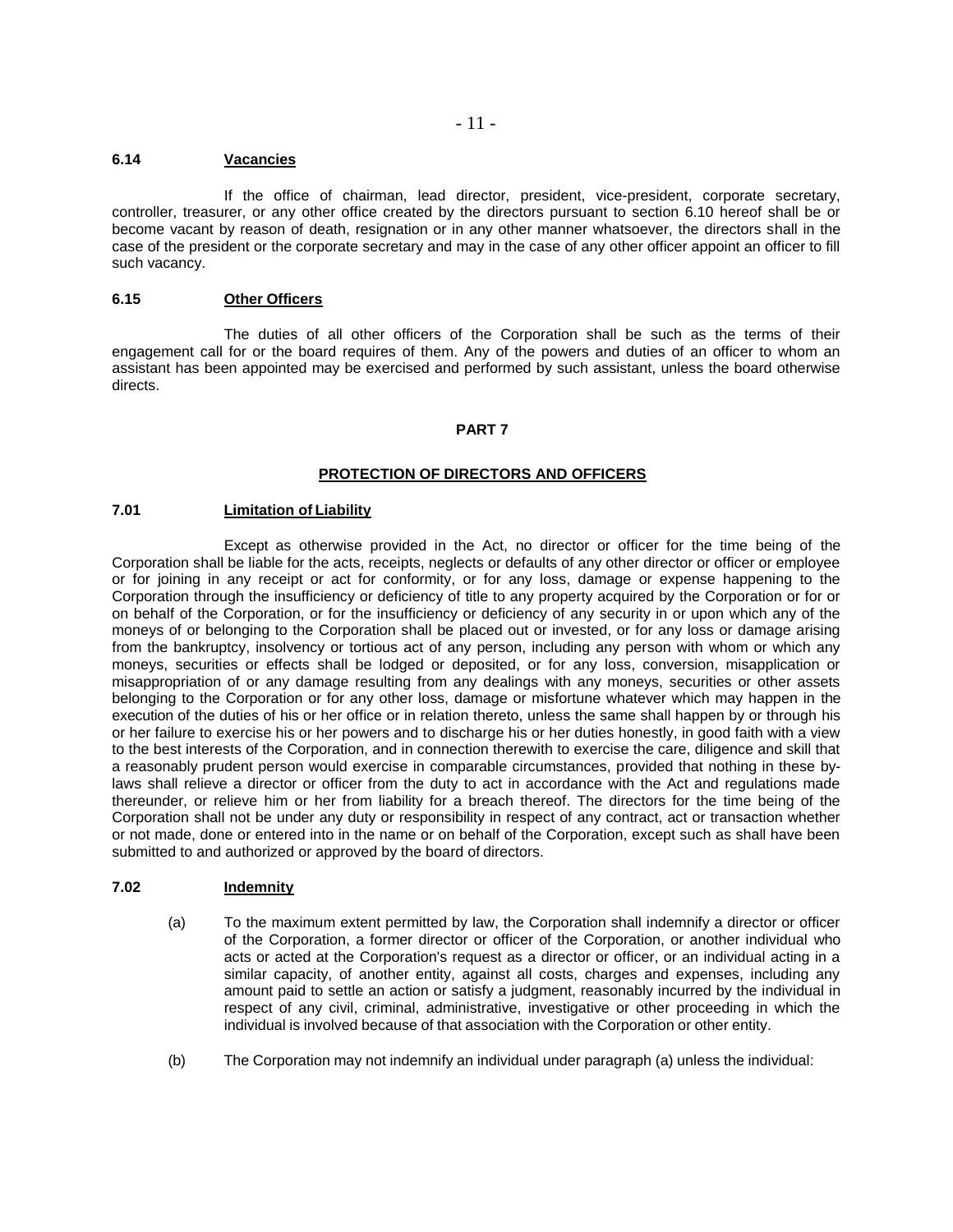- i. acted honestly and in good faith with a view to the best interests of the Corporation or other entity for which the individual acted as director or officer or in a similar capacity at the Corporation's request, as the case may be; and
- ii. in the case of a criminal or administrative action or proceeding that is enforced by a monetary penalty, had reasonable grounds for believing that the individual's conduct was lawful.
- (c) The Corporation shall advance moneys to a director, officer or other individual for the costs, charges and expenses of a proceeding referred to in paragraph (a), provided that such individual shall repay the moneys if the individual does not fulfill the conditions of paragraph (b).
- (d) The provisions for indemnification contained in the by-laws shall not be deemed exclusive of any other rights to which any person seeking indemnification may be entitled under any agreement, vote of shareholders or directors or otherwise, both as to action in the individual's official capacity and as to action in another capacity, and shall continue as to a person who has ceased to be a director, officer, employee or agent and shall inure to the benefit of the heirs and legal representatives of such aperson.

## **7.03 Insurance**

Subject to the Act, the Corporation may purchase and maintain insurance for the benefit of any person referred to in section 7.02 against any liability incurred by him or her in his or her capacity as a director or officer, or an individual acting in a similar capacity, of the Corporation or of another body corporate at the Corporation's request.

#### **7.04 Conflict of Interest**

A director or officer who is a party to, or who is a director or officer (or acting in a similar capacity) of or has a material interest in a party to, any material contract or transaction, whether made or proposed, with the Corporation shall disclose the nature and extent of his or her interest at the time and in the manner provided by the Act. Any such contract or transaction shall be referred to the directors or shareholders for approval even if such contract is one that in the ordinary course of the Corporation's business would not require approval by the directors or shareholders, and a director interested in a contract so referred to the permitted board shall not vote on any resolution to approve the same, except as permitted by the Act.

#### **7.05 Submission of Contracts or Transactions to Shareholders for Approval**

The directors in their discretion may submit any contract, act or transaction for approval, ratification or confirmation at any annual meeting of the shareholders or at any special meeting of the shareholders called for the purpose of considering the same and any contract, act or transaction that shall be approved, ratified or confirmed by resolution passed by a majority of the votes cast at any such meeting (unless any different or additional requirement is imposed by the Act or by the Corporation's articles or any other bylaw) shall be as valid and as binding upon the Corporation and upon all the shareholders as though it had been approved, ratified and/or confirmed by every shareholder of the Corporation.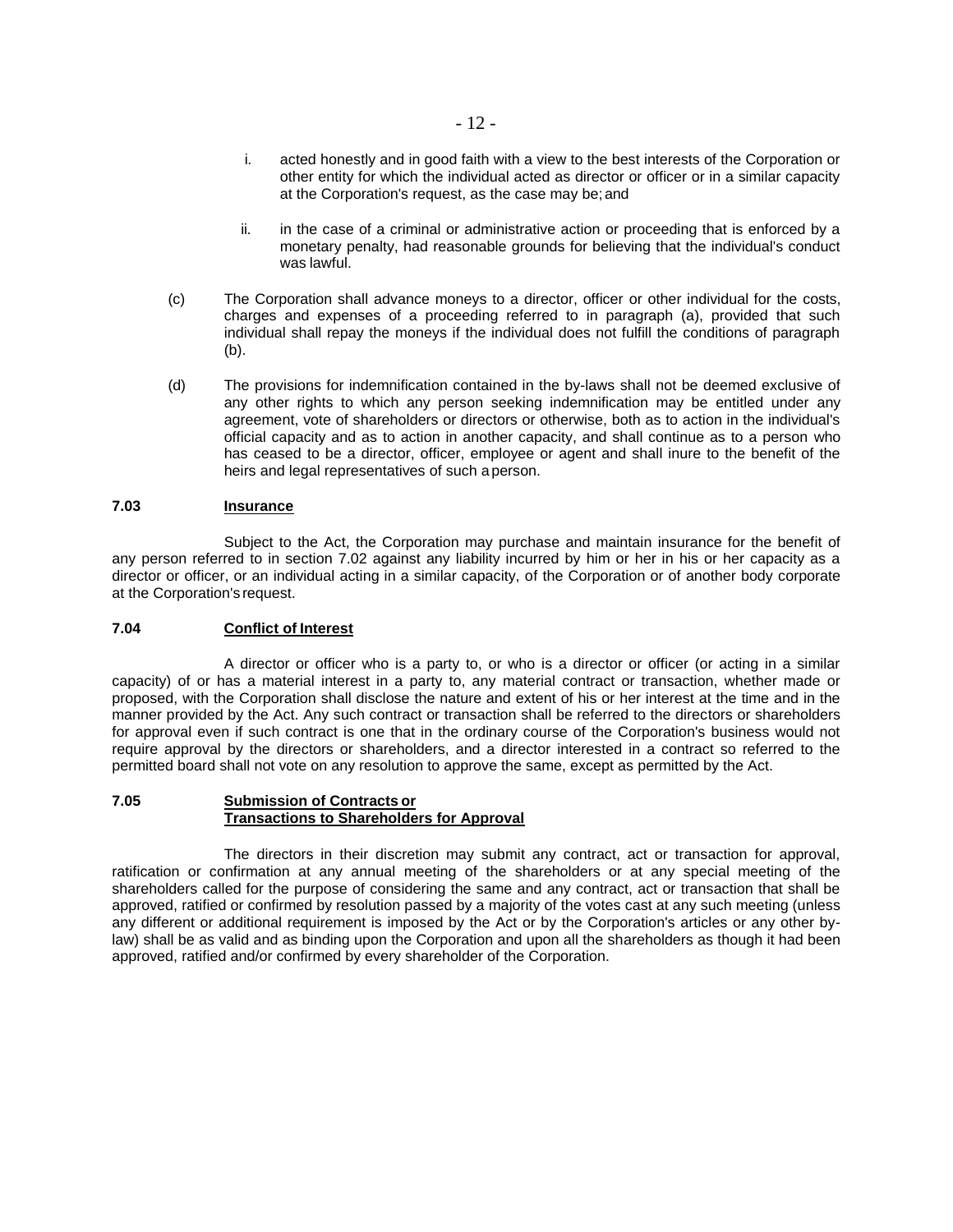## - 13 -

### **PART 8**

# **SHARES**

#### **8.01 Issuance**

Subject to the Act and the articles of the Corporation, the directors may from time to time issue, or grant options to purchase, the whole or any part of the authorized and unissued shares of the Corporation at such times and to such persons and for such consideration as the directors may determine, provided that no share shall be issued until it is fully paid as provided by the Act.

## **8.02 Commissions**

The directors may from time to time authorize the Corporation to pay a reasonable commission to any person in consideration of such person purchasing or agreeing to purchase shares of the Corporation, whether from the Corporation or from any other person, or procuring or agreeing to procure purchasers for any such shares.

#### **8.03 Transfer Agents and Registrars**

The directors may from time to time appoint a registrar to maintain the securities register and a transfer agent to maintain the register of transfers and may also appoint one or more branch registrars to maintain branch securities registers and one or more branch transfer agents to maintain branch registers of transfers, but one person may be appointed both registrar and transfer agent. The directors may at any time terminate any such appointment.

#### **8.04 Share Certificates**

Every holder of one or more shares of the Corporation shall be entitled, at his option, to a share certificate, or to a non-transferable written acknowledgement of his right to obtain a share certificate, stating the number and class or series of shares held by him or her as shown on the securities register. Share certificates and acknowledgements of a shareholder's right to a share certificate shall be in such form as the directors shall from time to time approve. Any share certificate shall be signed in accordance with section 2.04; it need not be under the corporate seal. The signature of one of the signing officers may be printed or mechanically reproduced upon share certificates. Every printed or mechanically reproduced signature shall for all purposes be deemed to be a signature binding upon the Corporation. Unless the directors otherwise determine, certificates representing shares in respect of which a transfer agent or registrar, as the case may be, has been appointed shall not be valid unless countersigned by or on behalf of such transfer agent or registrar. In the case of share certificates which are not valid unless countersigned by or on behalf of a transfer agent or registrar, the signature of any signing officer may be printed or mechanically reproduced upon share certificates and every such printed or mechanically reproduced signature shall for all purposes be deemed to be a signature binding upon the Corporation. Notwithstanding any change in the persons holding office between the time of signing and the issuance of any certificate, and notwithstanding that a person may not have held office at the date of issuance of such certificate, any such certificate so signed shall be valid and binding upon the Corporation.

#### **8.05 Joint Shareholders**

If two or more persons are registered as joint holders of any share, the Corporation shall not be bound to issue more than one certificate in respect thereof, and delivery of such certificate to one of such persons shall be sufficient delivery to all of them. Any one of such persons may give effectual receipts for the certificate issued in respect thereof or for any dividend, bonus, return of capital or other money payable or warrant issuable in respect of such share.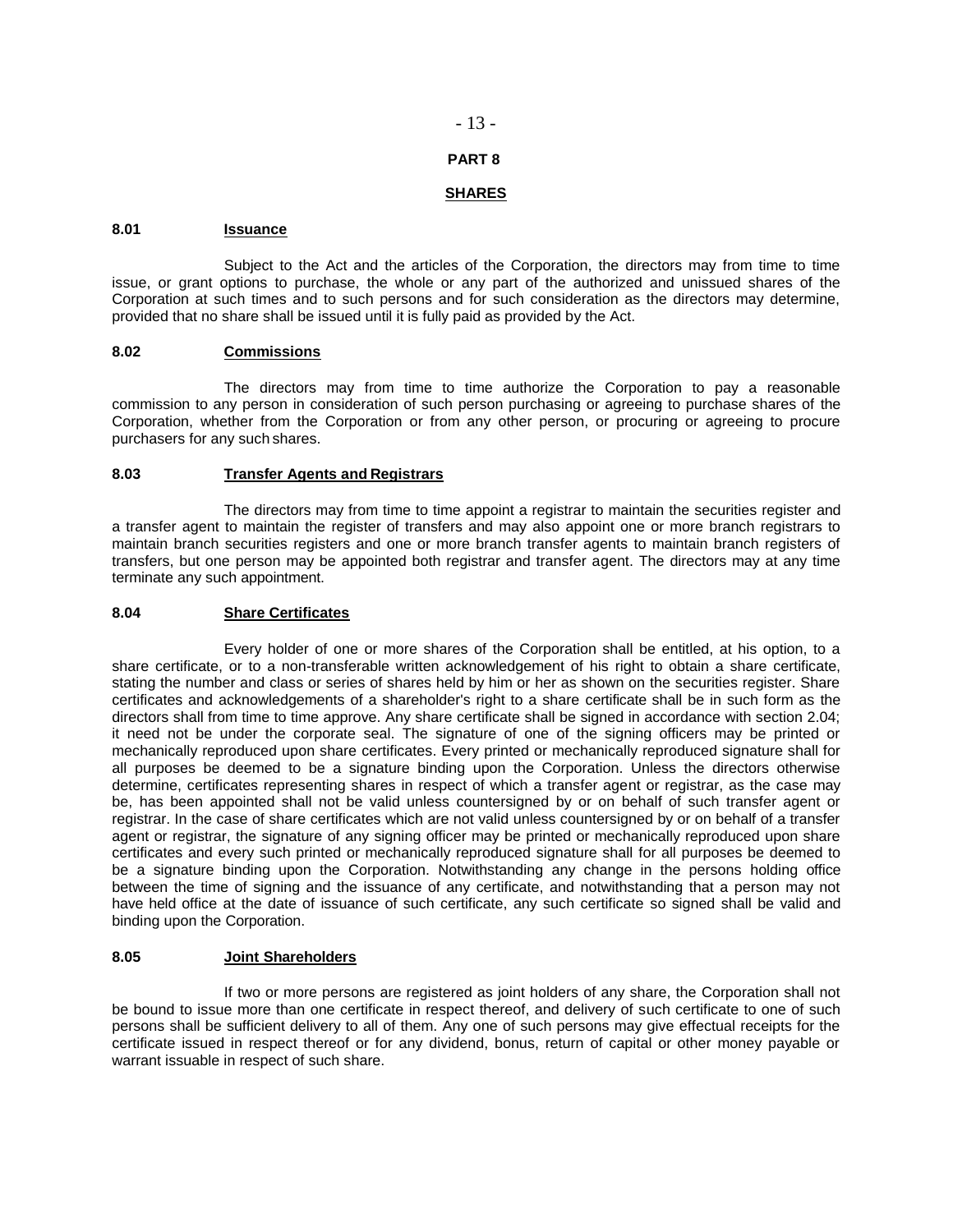### **8.06 Deceased Shareholders**

In the event of the death of a holder, or of one of the joint holders, of any share, the Corporation shall not be required to make any entry in the securities register in respect thereof or to make dividends or other payments in respect thereon except upon production of all such documents as may be required by law and upon compliance with the reasonable requirements of the Corporation and its transfer agents.

# **8.07 Replacement of Share Certificates**

The directors or any officer or agent designated by the directors may in their or his or her discretion direct the issue of a new share certificate in lieu of and upon cancellation of a share certificate that has been mutilated or in substitution for a share certificate claimed to have been lost, destroyed or wrongfully taken on payment of such reasonable fee, and on such terms as to indemnity, reimbursement of expenses and evidence of loss and of title as the directors, or any officer or agent designated by the directors, may from time to time prescribe, whether generally or in any particular case.

#### **8.08 Lien for Indebtedness**

If the articles provide that the Corporation shall have a lien on shares registered in the name of a shareholder indebted to the Corporation, such lien may be enforced, subject to the articles, by the sale of the shares thereby affected or by any other action, suit, remedy or proceeding authorized or permitted by law or by equity and, pending such enforcement, may refuse to register a transfer of the whole or any part of such shares.

### **PART 9**

# **DIVIDENDS AND RIGHTS**

#### **9.01 Dividends**

Subject to the Act, the directors may from time to time declare dividends payable to the shareholders according to their respective rights and interests in the Corporation. Dividends may be paid in money or property or by issuing fully paid shares of the Corporation.

## **9.02 Dividend Cheques**

A dividend payable in money shall be paid by either electronically by direct deposit or by cheque drawn on the Corporation's bankers or one of them to the order of each registered holder of shares of the class or series in respect of which it has been declared and, if paid by cheque, mailed by prepaid ordinary mail to such registered holder at his or her recorded address, unless such holder otherwise directs. In the case of joint holders any cheque issued shall, unless such joint holders otherwise direct, be made payable to the order of all of such joint holders and mailed to them at their recorded address. The mailing of such cheque as set out in this section, unless the same is not paid on due presentation, shall satisfy and discharge the liability for the dividend to the extent of the sum represented thereby plus the amount of any tax which the Corporation is required to and does withhold.

### **9.03 Non-Receipt of Cheques**

In the event of non-receipt of any dividend cheque by the person to whom it is sent as set out in section 9.02, the Corporation shall issue to such person a replacement cheque for a like amount on such terms as to indemnity, reimbursement of expenses and evidence of non-receipt and of title as the directors may from time to time prescribe, whether generally or in any particular case.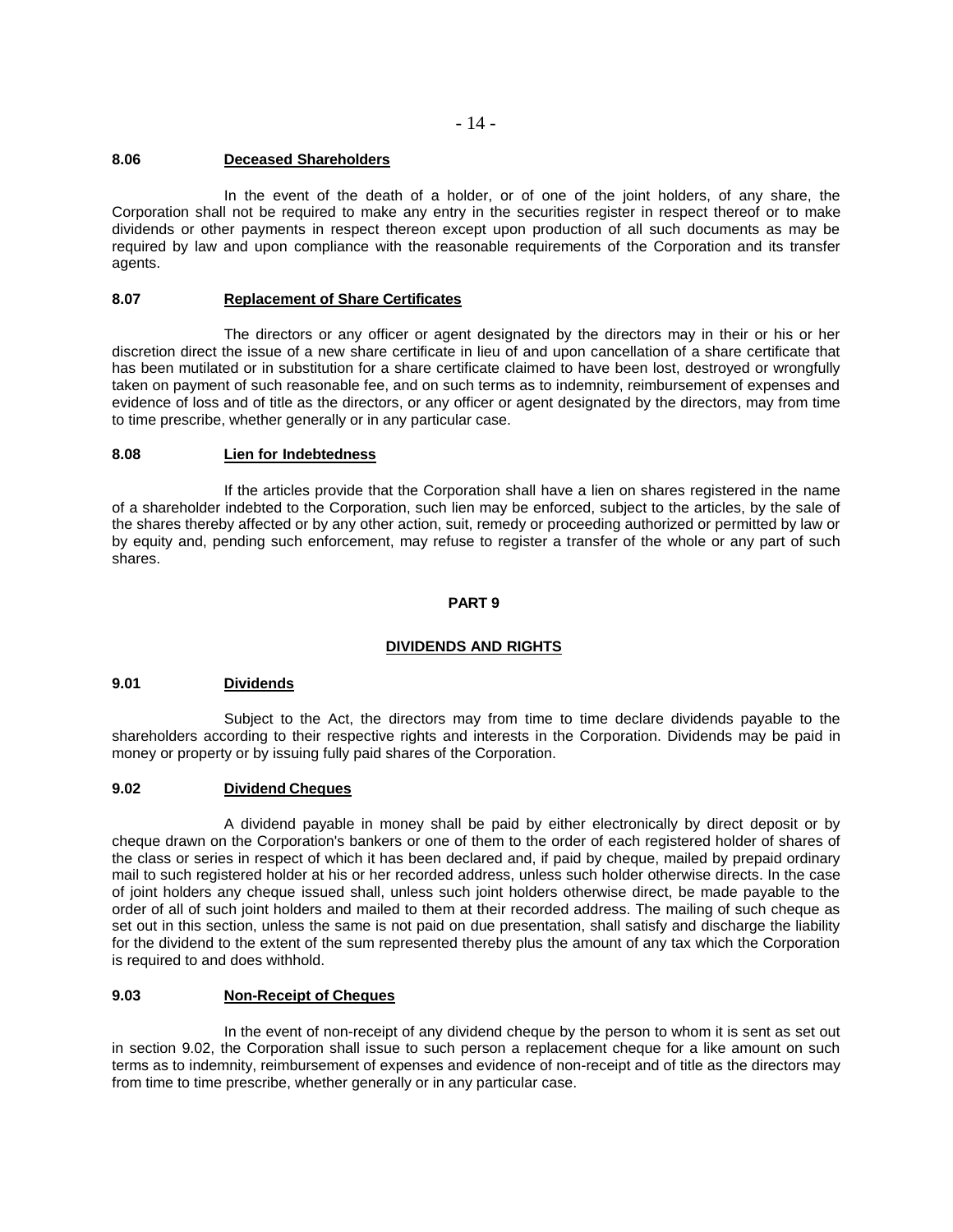#### **9.04 Record Date for Dividends and Rights**

The directors may fix in advance a date, preceding by not more than 50 days the date for the payment of any dividend or the date for the issue of any warrant or other evidence of right to subscribe for securities of the Corporation, as a record date for the determination of the persons entitled to receive payment for such dividend or to exercise the right to subscribe for such securities, and notice of any such record date shall be given not less than 7 days before such record date in the manner provided in the Act. If no record date is so fixed, the record date for the determination of the persons entitled to receive payment of any dividend or to exercise the right to subscribe for securities of the Corporation shall be at the close of business on the day on which the resolution relating to such dividend or right to subscribe is passed by the directors.

#### **9.05 Unclaimed Dividends**

Any dividend unclaimed after a period of six years from the date on which the same has been declared to be payable shall be forfeited and shall revert to the Corporation.

### **PART 10**

### **MEETINGS OF SHAREHOLDERS**

#### **10.01 Annual Meetings**

The annual meeting of shareholders shall be held on such day and at such time in each year and, subject to section 10.03, at such place as the directors, the chairman of the board or the chief executive officer may from time to time determine, in any event no later than the earlier of (i) six months after the end of each financial year of the Corporation and (ii) 15 months after the Corporation's last annual meeting of shareholders, for the purpose of considering the financial statements and reports required by the Act to be placed before the annual meeting, electing directors, appointing auditors and for the transaction of such other business as may properly be brought before the meeting.

An annual meeting of shareholders may also be constituted as an annual and special meeting of shareholders to consider and transact any special business, which may be considered and transacted at a special meeting of shareholders.

### **10.02 Special Meetings**

The directors shall have power to call a special meeting of shareholders at any time.

#### **10.03 Place of Meetings**

Subject to the Act, meetings of shareholders shall be held at the place within Canada that the directors determine. If the Corporation makes available a telephonic, electronic or other communication facility that permits all participants of a shareholders meeting to communicate adequately with each other during the meeting and otherwise complies with the Act, any person entitled to attend such meeting may participate by means of such communication facility in the manner prescribed by the Act, and any person participating in the meeting by such means is deemed to be present at the meeting.

#### **10.04 Notice of Meetings**

Notice of the time and place of each meeting of shareholders shall be given in the manner provided in Part Eleven not less than 21 nor more than 60 days before the date of the meeting to each director, to the auditors and to each shareholder who at the close of business on the record date is entered in the securities register as the holder of one or more shares carrying the right to vote at the meeting. Notice of a meeting of shareholders called for any purpose other than consideration of the financial statements and the auditors' report, election of directors and reappointment of incumbent auditors shall state the nature of such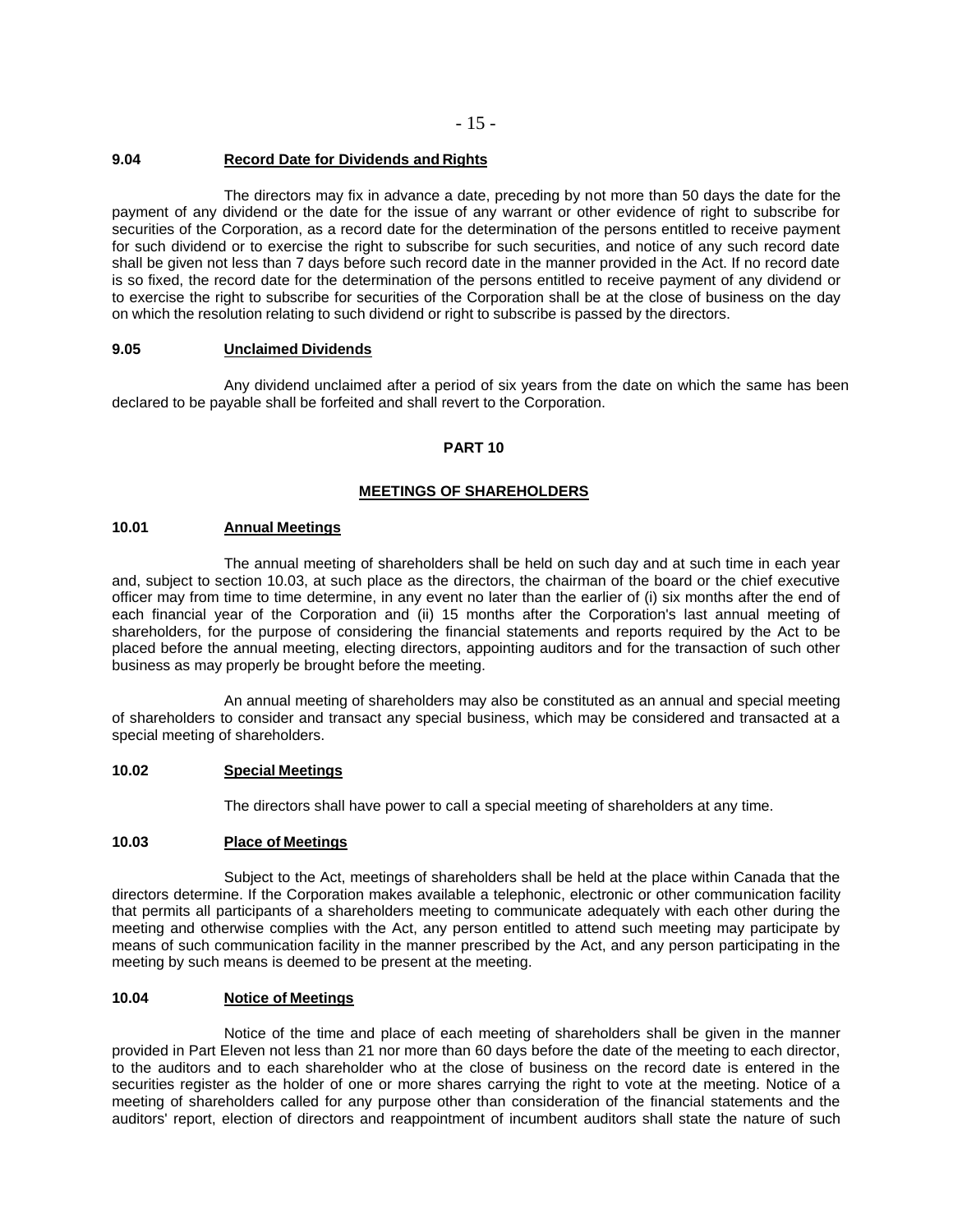- 16 -

business in sufficient detail to permit the shareholder to form a reasoned judgment thereon and shall state the text of any special resolution to be submitted to the meeting.

### **10.05 List of Shareholders Entitled to Notice**

For every meeting of shareholders, the Corporation shall prepare a list of shareholders entitled to receive notice of the meeting, arranged in alphabetical order and showing the number of shares held by each shareholder entitled to vote at the meeting. If a record date for the meeting is fixed pursuant to section 10.06, the shareholders listed shall be those registered at the close of business on such record date. If no record date is fixed, the shareholders listed shall be those registered at the close of business on the day immediately preceding the day on which notice of the meeting is given, or where no such notice is given, the day on which the meeting is held. The list shall be available for examination by any shareholder during usual business hours at the registered office of the Corporation or at the place where the central securities register is kept and at the meeting for which the list was prepared.

### **10.06 Record Date for Notice**

The directors may fix in advance a record date, preceding the date of any meeting of shareholders by not more than 60 days and not less than 21 days, for the determination of the shareholders entitled to notice of the meeting, provided that notice of any such record date is given not less than 7 days before such record date, in the manner provided in the Act. If no record date is so fixed, the record date for the determination of the shareholders entitled to notice of the meeting shall be the close of business on the day immediately preceding the day on which the notice is given, or, if no notice is given, the day on which the meeting is held.

## **10.07 Meetings Held by Electronic Means**

If the directors or shareholders of the Corporation call a meeting of shareholders pursuant to the Act, the directors may determine that the meeting shall be held, in accordance with the Act, entirely by means of a telephonic, electronic or other communications facility that permits all participants to communicate adequately with each other during the meeting.

#### **10.08 Meetings without Notice**

A meeting of shareholders may be held without notice at any time and place permitted by the Act (a) if all the shareholders entitled to vote thereat are present in person or represented by proxy or if those not present or represented by proxy waive notice of or otherwise consent to such meeting being held, and (b) if the auditors and the directors are present or waive notice of or otherwise consent to such meeting being held, provided that such shareholders, auditors or directors present are not attending for the express purpose of objecting to the transaction of any business on the grounds that the meeting is not lawfully called. At such a meeting, any business may be transacted which the Corporation at a meeting of shareholders may transact.

# **10.09 Chairman, Corporate Secretary andScrutineers**

The chairman of any meeting of shareholders shall be the first mentioned of such of the following officers as have been appointed and who is present at the meeting: chairman of the board, chief executive officer, president, lead director or a vice-president who is a shareholder. If no such officer is present within 15 minutes from the time fixed for holding the meeting, the persons present and entitled to vote shall choose one of their number to be chairman. If the corporate secretary of the Corporation is absent, the chairman shall appoint some person, who need not be a shareholder, to act as corporate secretary of the meeting. If desired, one or more scrutineers, who need not be shareholders, may be appointed by a resolution or by the chairman with the consent of the meeting.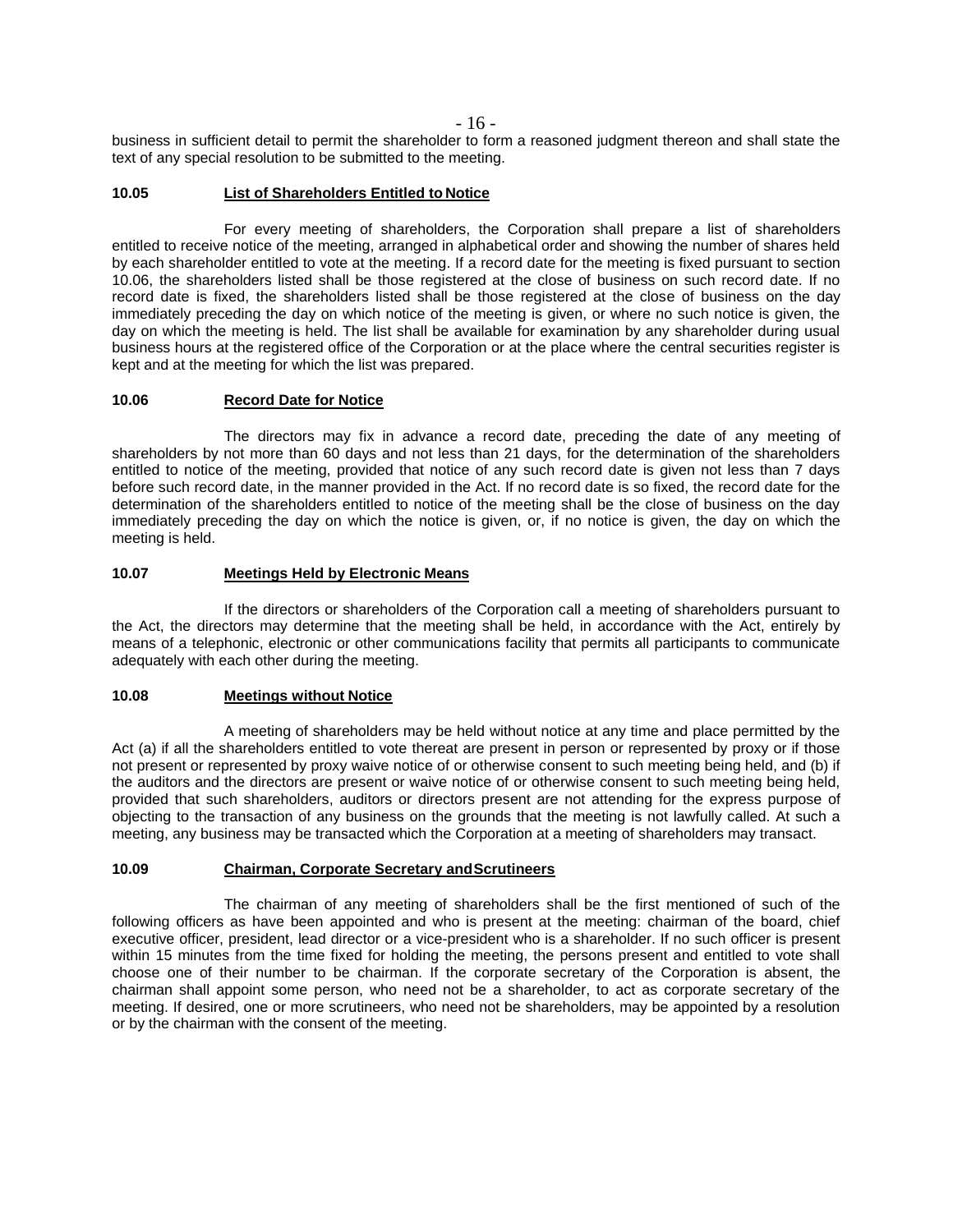- 17 -

### **10.10 Persons Entitled to bePresent**

The only persons entitled to be present at a meeting of shareholders shall be those entitled to vote thereat, the directors and auditors of the Corporation and others who, although not entitled to vote, are entitled or required under any provision of the Act or the articles or by-laws to be present at the meeting. Any other person may be admitted only on the invitation of the chairman of the meeting or with the consent of the meeting.

## **10.11 Quorum**

Subject to the Act, a quorum for the transaction of business at any meeting of shareholders shall be two persons present in person, each being a shareholder entitled to vote thereat or a duly appointed proxy or proxyholder for an absent shareholder so entitled, holding or representing in the aggregate not less than 10% of the issued and outstanding shares of the Corporation carrying voting rights at the meeting of shareholders.

### **10.12 Right to Vote**

Subject to the provisions of the Act as to authorized representatives of any other body corporate or association, at any meeting of shareholders for which the Corporation has prepared the list referred to in paragraph 10.05, a shareholder whose name appears on such list is entitled to vote the shares shown opposite his name at the meeting to which the list relates. At any meeting of shareholders for which the Corporation has not prepared the list referred to in paragraph 10.05, every person shall be entitled to vote at the meeting who at the time is entered in the securities register as the holder of one or more shares carrying the right to vote at such meeting. The persons entitled to vote at any meeting of shareholders shall be the persons entitled to vote in accordance with theAct.

# **10.13 Proxyholders andRepresentatives**

Every shareholder entitled to vote at a meeting of shareholders may appoint a proxyholder, or one or more alternate proxyholders, to attend and act as his or her representative at the meeting in the manner and to the extent authorized and with the authority conferred by the proxy. A proxy shall be in writing executed by the shareholder or his or her attorney and shall conform with the requirements of the Act. Alternatively, every such shareholder which is a body corporate or association may authorize by resolution of its directors or governing body an individual to represent it at a meeting of shareholders and such individual may exercise on the shareholder's behalf all the powers it could exercise if it were an individual shareholder. The authority of such an individual shall be established by depositing with the Corporation a certified copy of such resolution, or in such other manner as may be satisfactory to the corporate secretary of the Corporation or the chairman of the meeting. Any such proxyholder or representative need not be a shareholder.

### **10.14 Time for Deposit of Proxies**

The directors may specify in a notice calling a meeting of shareholders a time, preceding the time of such meeting by not more than 48 hours exclusive of non-business days, before which time proxies to be used at such meeting must be deposited. A proxy shall be acted upon only if, prior to the time so specified, it shall have been deposited with the Corporation or an agent thereof specified in such notice or, if no such time is specified in such notice, it has been received by the corporate secretary of the Corporation or by the chairman of the meeting or any adjournment thereof prior to the time of voting.

### **10.15 Joint Shareholders**

If two or more persons hold shares jointly, any of them present in person or represented by proxy at a meeting of shareholders may, in the absence of the other or others, vote the shares; but if two or more of those persons are present in person or represented by proxy, they shall vote together as one on the shares jointly held by them.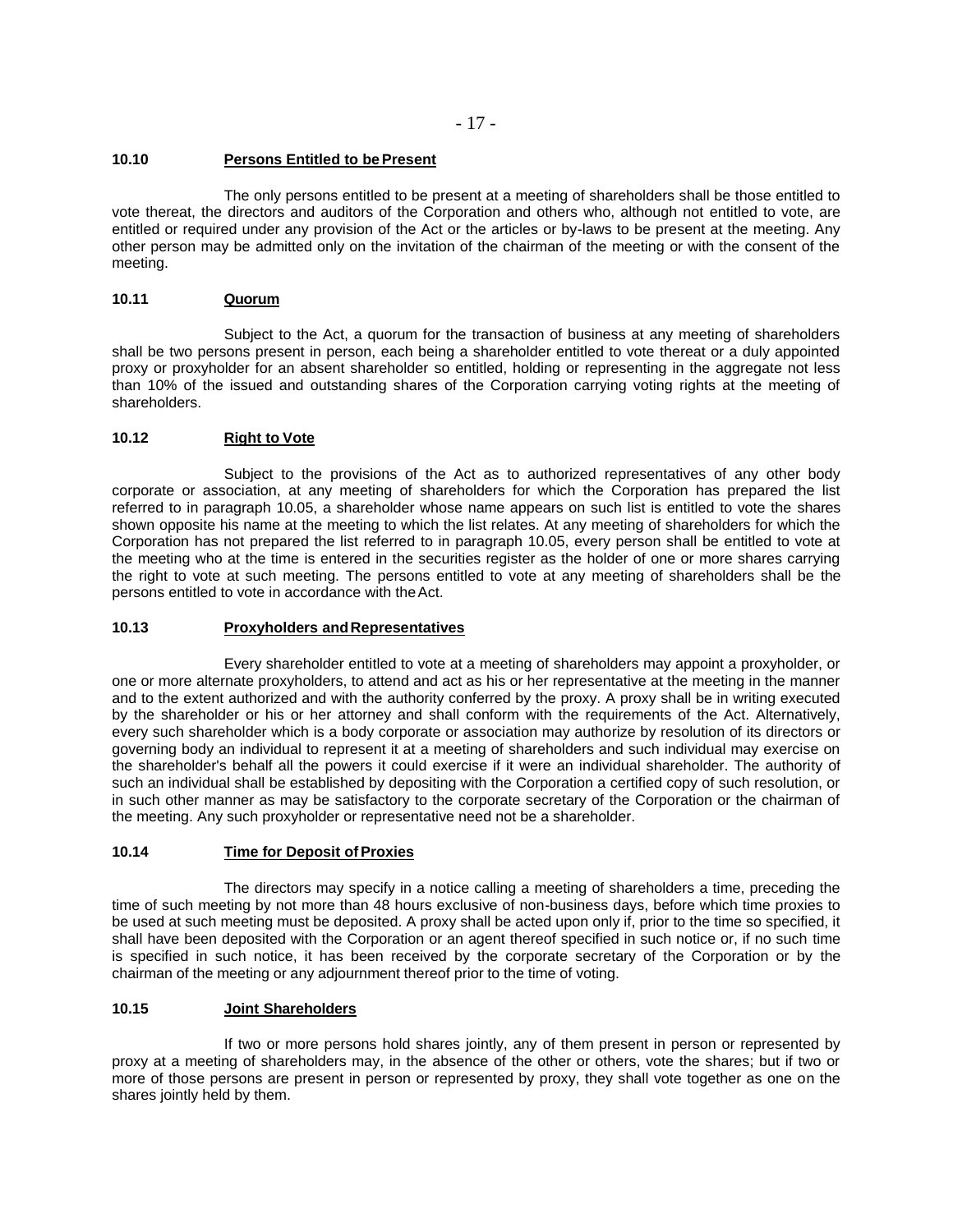### **10.16 Votes to Govern**

At any meeting of shareholders every question shall, unless otherwise required by the articles or by-laws or by law, be determined by the majority of the votes cast on the question. In case of an equality of votes either upon a show of hand or upon a poll, the chairman of the meeting shall not be entitled to a second or casting vote.

# **10.17 Show of Hands**

Subject to the Act, any question at a meeting of shareholders shall be decided by a show of hands, which may include such other indication of a vote made by means of the telephonic, electronic or other communication facility, if any, made available by the Corporation for that purpose, unless a ballot thereon is required or demanded as provided in section 10.18. Upon a show of hands, every person who is present, in person or by means of the telephonic, electronic or other communications facility, if any that the Corporation has made available for such purpose, and entitled to vote shall have one vote. Whenever a vote by show of hands shall have been taken upon a question, unless a ballot thereon is so required or demanded, a declaration by the chairman of the meeting that the vote upon the question has been carried or carried by a particular majority or not carried and an entry to that effect in the minutes of the meeting shall be prima facie evidence of the fact without proof of the number or proportion of the votes recorded in favour of or against any resolution or other proceeding in respect of the said question, and the result of the vote so taken shall be the decision of the shareholders upon the said question. For the purpose of this section, if at any meeting the Corporation has made available to shareholders the means to vote electronically, any vote made electronically shall be included in tallying any votes by show of hands.

# **10.18 Ballots**

On any question proposed for consideration at a meeting of shareholders, and whether or not a show of hands has been taken thereon, the chairman may require a ballot or any person who is present and entitled to vote at the meeting may require or demand a ballot. A ballot so required or demanded shall be taken in such manner as the chairman shall direct. A requirement or demand for a ballot may be withdrawn at any time prior to the taking of the ballot. If a ballot is taken each person present shall be entitled, in respect of the shares which he is entitled to vote at the meeting upon the question, to that number of votes provided by the Act or the articles, and the result of the ballot so taken shall be the decision of the shareholders upon the said question.

# **10.19 Adjournment**

The chairman at a meeting of shareholders may, with the consent of the meeting and subject to such conditions as the meeting may decide, adjourn the meeting from time to time and from place to place. If a meeting of shareholders is adjourned for less than 30 days, it shall not be necessary to give notice of the adjourned meeting, other than by announcement at the earliest meeting that is adjourned. Subject to the Act, if a meeting of shareholders is adjourned by one or more adjournments for an aggregate of 30 days or more, notice of the adjourned meeting shall be given as for an original meeting.

# **10.20 Resolution in Writing**

A resolution in writing signed by all the shareholders entitled to vote on that resolution at a meeting of shareholders is as valid as if it had been passed at a meeting of the shareholders unless a written statement with respect to the subject matter of the resolution is submitted by a director or the auditors in accordance with the Act.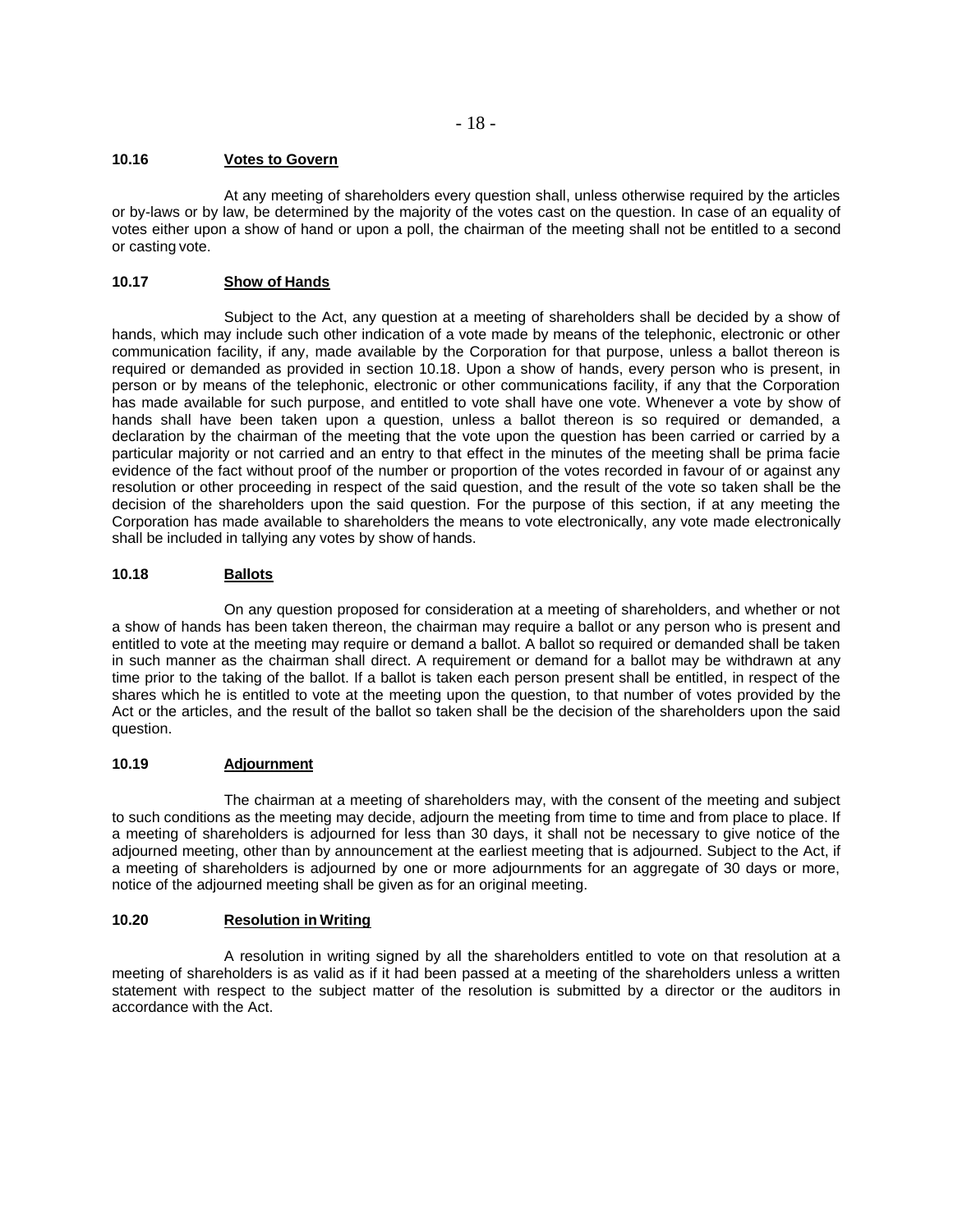### - 19 -

### **PART 11**

# **NOTICES**

### **11.01 Method of Giving Notices**

Any notice (which term includes any communication or document) to be given (which term includes sent, delivered or served) pursuant to the Act, the regulations thereunder, the articles, the by-laws or otherwise to a shareholder, director, officer, auditor or member of a committee of the directors shall be sufficiently given if delivered personally to the person to whom it is to be given; delivered to the recorded address of the person; mailed to the person's recorded address by prepaid or ordinary or air mail; sent to the person's recorded address by any means of prepaid transmitted or recorded communication; or an electronic document is provided in accordance with Part Twelve of this by-law.

A notice delivered as set out in this section is deemed to have been given when it is delivered personally or to the recorded address; a notice mailed as set out in this section shall be deemed to have been given when deposited in a post office or public letter box; and a notice sent by means of transmitted or recorded communication as set out in this section is deemed to have been dispatched or delivered to the appropriate communication company or agency or its representative for dispatch; and a notice sent by electronic means as set out in this section and Part Twelve shall be deemed to have been given upon receipt of reasonable confirmation of transmission to the designated information system indicated by the person entitled to receive such notice. The corporate secretary may change or cause to be changed the recorded address of any shareholder, director, officer, auditor or member of a committee of the directors in accordance with any information believed by him or her to bereliable.

### **11.02 Signature to Notices**

The signature of any director or officer of the Corporation to any notice or document to be given by the Corporation may be written, stamped, mechanically reproduced or electronically reproduced in whole or in part.

# **11.03 Proof of Service**

With respect to every notice sent by post it is sufficient to prove that the envelope or wrapper continuing the notice or other document was properly addressed as provided in this by-law and put into a post office or into a letter box. With respect to every notice or other document sent as an electronic document it is sufficient to prove that the electronic document was properly addressed to the designated information system as provided in this by-law and sent by electronic means. A certificate of the chairman of the board, the chief executive officer, the president, a vice-president, the corporate secretary, the treasurer or the controller or of any other officer of the Corporation in office at the time of the making of the certificate or of a transfer officer of any transfer agent or branch transfer agent of shares of any class of the Corporation as to the facts in relation to the mailing or delivery of any notice or other document to any shareholder, director, officer or auditor or publication of any notice or other document shall be conclusive evidence thereof and shall be binding on every shareholder, director, officer or auditor of the Corporation as the case may be.

# **11.04 Notice to Joint Shareholders**

If two or more persons are registered as joint holders of any share, any notice may be addressed to all of such joint holders but notice to one of such persons shall be sufficient notice to all of them.

# **11.05 Computation of Time**

In computing the date when notice must be given under any provision requiring a specified number of days' notice of any meeting or other event, the date of giving the notice shall be excluded and the date of the meeting or other event shall be included.